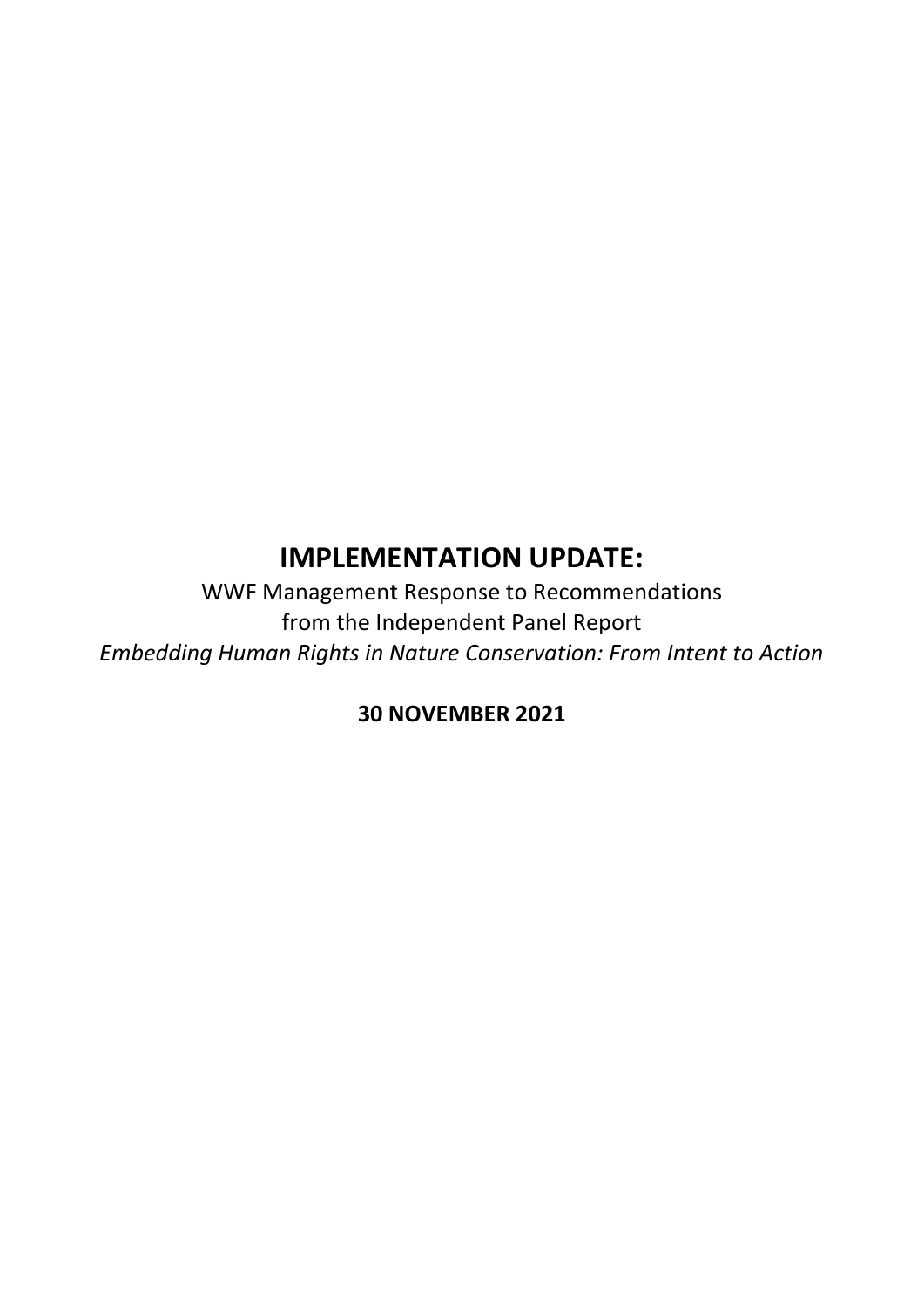WWF commissioned an Independent Panel in March 2019 to review how we addressed alleged human rights abuses by some government rangers in Central Africa, India, and Nepal. It was chaired by former UN High Commissioner for Human Rights Navi Pillay and included Dr Kathy MacKinnon and Professor John Knox. The Panel's review was completely independent, and the Panel had unfettered access to WWF's staff and documents. We [published the Panel's report in full on](https://wwf.panda.org/wwf_news/wwf_independent_review_/) 24 November 2020. Although it found no evidence that WWF staff were involved in human rights abuses, it was unsparing in its conclusions that we fell short of what is expected of us and that we need to do better. WWF fully condemns violations of human rights and is determined to do more to make communities' voices heard and to advocate for their rights.

The Panel made 29 recommendations regarding the country-level programmes it reviewed as well as 50 general recommendations. WWF published a [Management Response](https://wwfint.awsassets.panda.org/downloads/4_ir_wwf_management_response.pdf) detailing how we will address the recommendations, building upon our own self-assessment, lessons learned, and work underway. In January 2024, following three years of implementation, we will undertake a formal review of WWF's progress in realizing the commitments made in the Management Response.

We are resolved to deliver better outcomes for people through our work, and to consistently listen, learn, and adapt to ensure we are always moving towards that goal. We are monitoring progress and posting update summaries on our global website[, panda.org.](https://wwf.panda.org/wwf_news/wwf_independent_review_/) Many of the Panel's general recommendations contained overlapping or related suggestions, and many of our actions address multiple recommendations at the same time. As such, we cluster our update into four categories:

- enhancing ou[r governance](#page-12-0) structures to ensure we ourselves move from intent to action;
- implementing the [Environmental & Social \(E&S\) safeguards framework and office of the](#page-14-0)  [Ombudsperson](#page-14-0) as key pillars to uniformly move towards an inclusive approach and effective community engagement in all of our field operations;
- taking steps to reduce conflicts between communities and conservatio[n law enforcement;](#page-17-0) and,
- leveraging our agency to [influence government partners](#page-20-0) regarding human rights issues.

Since the Panel's report was published, we have worked hard to make progress in these global areas and in country. This update outlines the progress we have made to date and acknowledges the work we still must do. We recognize that we are on a journey and it will take time to realize all the outcomes that are needed. We are committed to continued growth, learning, and transformation as an organization so that we can deliver positive outcomes for people and nature.

Our efforts to advance our vision—a world in which both people and nature thrive—are based on the fundamental principle that positive outcomes for both people and nature depend on firmly integrating human rights into conservation practices. Our mission takes us to some of the toughest places in the world, where conflict takes place on a daily basis—conflicts between communities, with governments, and with wildlife. These places also happen to be the top regions for biodiversity and global ecosystem services, including carbon sequestration and climate regulation.

WWF cannot guarantee human rights violations will never happen in these places. The protection of human rights is a government responsibility. But as a non-governmental organization (NGO) operating within these contexts, we have an unequivocal role to play in creating stronger enabling conditions for human rights; ensuring that communities co-lead the design, execution, and monitoring of conservation programmes; and influencing governments so that they fulfil their duty to protect the rights of their citizens. In some of these places, we have failed to do that well and consistently. We have listened and learned; we are working to implement WWF's Management Response to ensure we continuously do better; and we will partner with conservation, human rights, and development organizations to deliver better outcomes for all.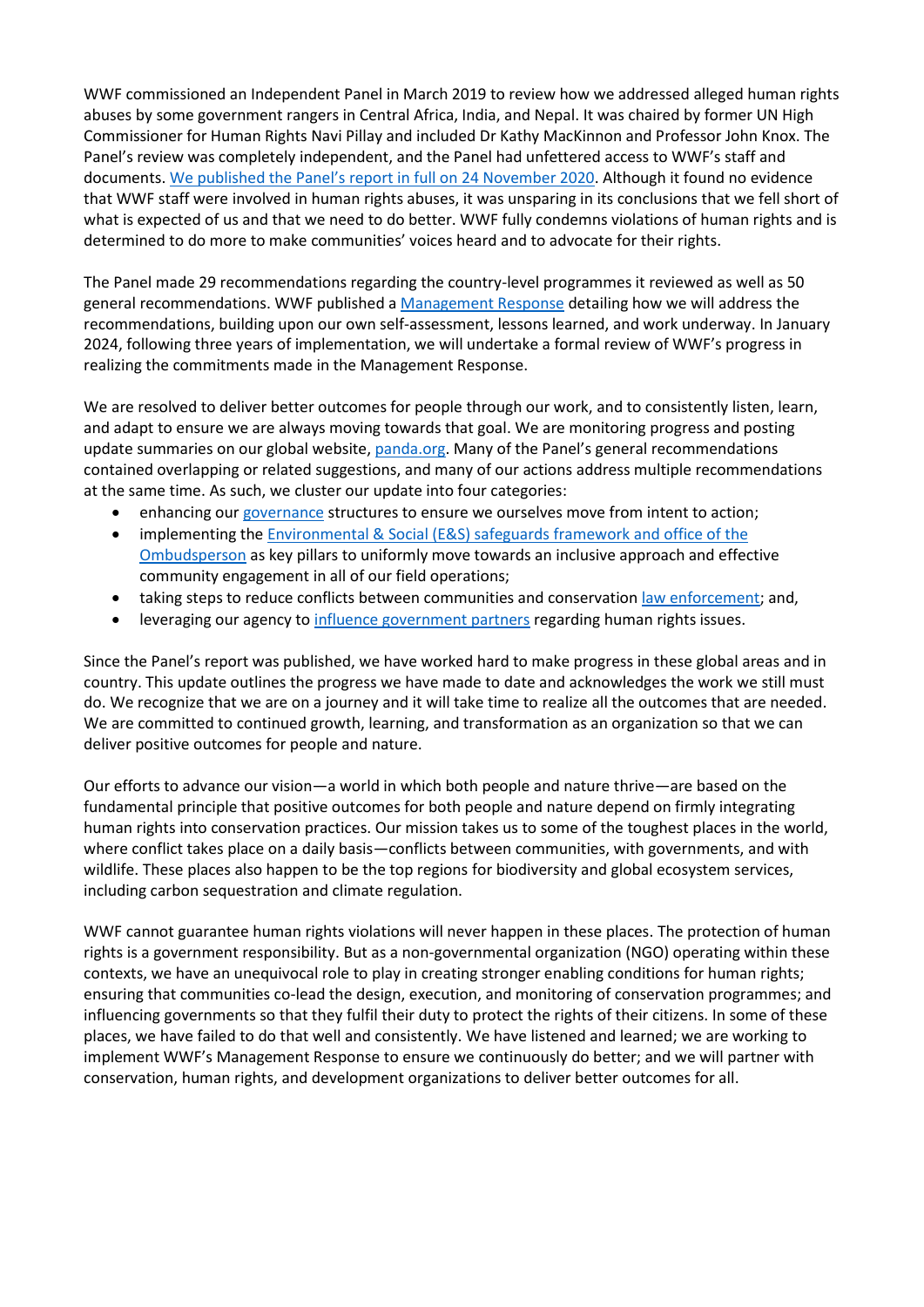# **TABLE OF CONTENTS**

- [Context](#page-3-0)
- [Summary Of Progress on Country-Level Recommendations](#page-4-0)
	- o [Central African Republic](#page-4-0)
	- o [Cameroon](#page-4-1)
	- o [Democratic Republic of the Congo](#page-6-0)
	- o [Republic of Congo](#page-8-0)
	- o [Nepal](#page-10-0)
	- o [India](#page-12-1)
- [Summary Of Steps Taken on General Recommendations](#page-12-2)
	- o [Network Governance](#page-12-0)
	- o [Field Operations and Safeguards](#page-14-0)
	- o [Support for Law Enforcement](#page-17-0)
	- o [Third-Party Assurance](#page-20-0)
- [Challenges](#page-21-0)
- [Conclusion](#page-23-0)
- Annex 1 [Action Implementation Oversight Framework](#page-25-0)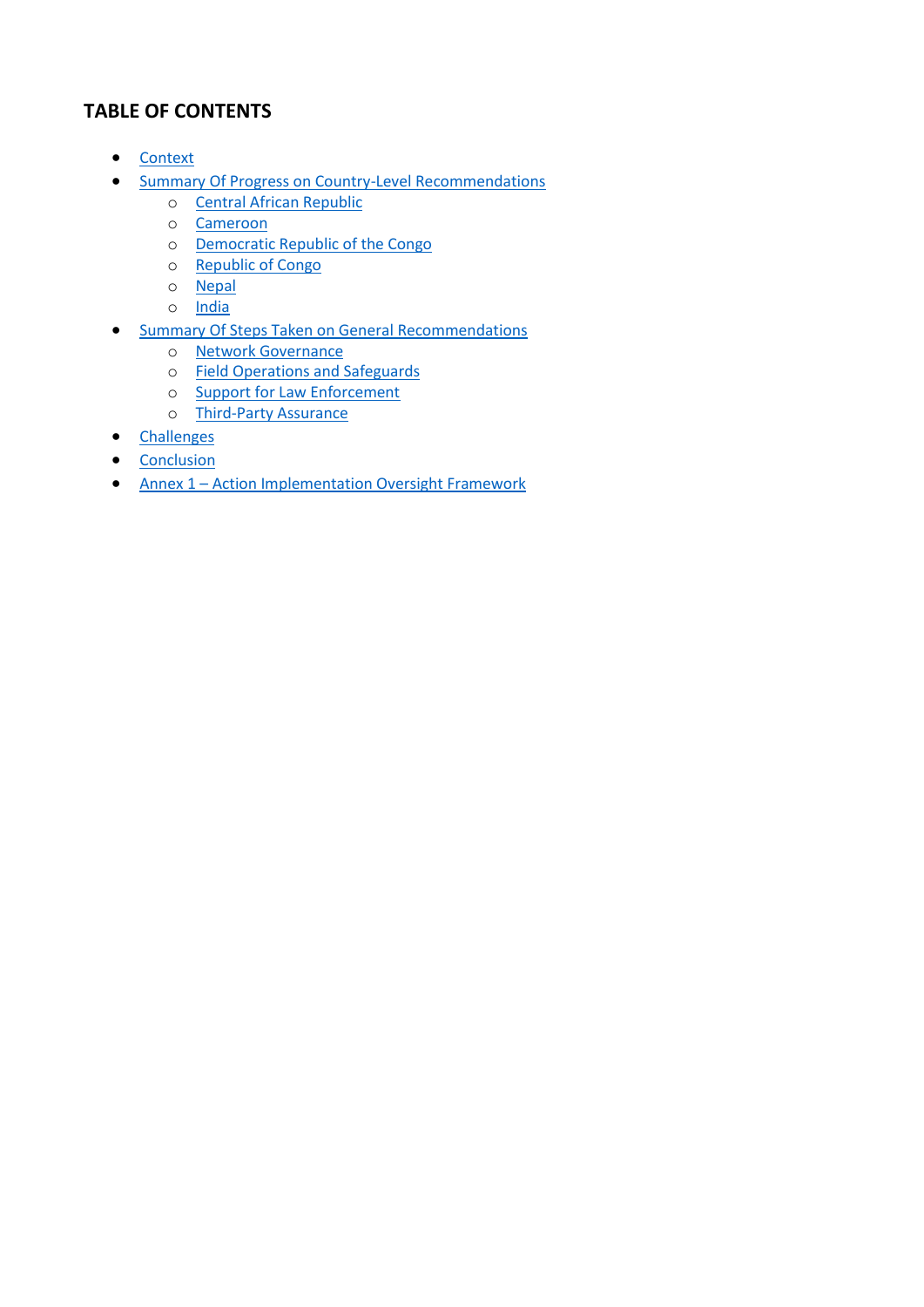# <span id="page-3-0"></span>**CONTEXT**

The dual crisis of climate change and biodiversity loss is an urgent threat to humanity. Securing nature and its services for future generations hinges on our ability to partner with and uphold the rights of the Indigenous Peoples and local communities who live in some of the most biodiverse places on the planet. They are often the ones who most directly depend on nature and therefore are among the most vulnerable people on Earth. They must be the drivers and beneficiaries of conservation efforts in their homes.

WWF has embarked on a journey to ensure we, as a federated network of organizations operating in over 100 countries, pursue fully inclusive conservation consistently. Our aim is to ensure that our paradigm and practice of conservation put peoples' needs, rights, and aspirations at the centre of what we do, recognizing that humanity's future depends on a healthy planet, and that conservation depends on delivering responsible, equitable, and just approaches for communities. The Management Response to the Independent Panel's review is a key guide in this journey.

To inform our Management Response, WWF carried out a series of consultations focused on community development and human rights. This included one-on-one consultations with experts from various NGOs as well as public consultations. Among the guiding questions were: How do we change our paradigm and practice of conservation to put peoples' needs, rights, and aspirations at the centre of what we do? How do we ensure that people and nature are co-equal in the future we strive to create?

We heard that conservation groups, including WWF, have not always pursued a rights-based and inclusive approach to conservation in all places and at all times. Some of the key recommendations for conservation organizations emerging from our consultations with human rights and development groups include:

- We must recognize that we need to engage communities with humility and listen carefully, including when receiving difficult feedback.
- People-centred conservation should not only be about managing risks, but also about improving the welfare of people. We cannot be successful in delivering environmental objectives if we do not also generate positive social and economic impacts.
- We must address the major conflict/trade-off challenges for conservation and development—the tension between short-term livelihoods and long-term sustainability and conservation. We should engage more fully with partners and build the capacity to address livelihoods, welfare, and immediate needs of local communities as we seek to safeguard the natural world.
- A vibrant civil society is fundamental. In many countries the civic space is shrinking, and international partners like WWF are uniquely placed to shed light on the challenges facing civil society, project issues out to the global community, and use global agency to advocate for local communities. Speaking out at any level can be risky; we should join with others to manage the risks.

WWF is addressing these findings in our work to foster a more inclusive approach to conservation everywhere we operate, including through our efforts to implement the Management Response<sup>1</sup>. While this update outlines the steps we have made in the first year, there is much more work to do, and it will take time to achieve the tangible on-the-ground benefits for local communities that we seek. We face significant challenges, which are compounded by the broader and often complex social and political contexts in the places where we work. Even as we make advances, our efforts are tested by long-standing tensions and inequities. We will continue building the partnerships and momentum needed to drive lasting change. As we do so, we will continue to listen carefully to local communities and partners, learn from progress made and challenges encountered, and adapt to ensure we are delivering better outcomes for all.

 $1$  Details on our implementation arrangements can be found in  $\Delta$ nnex 1.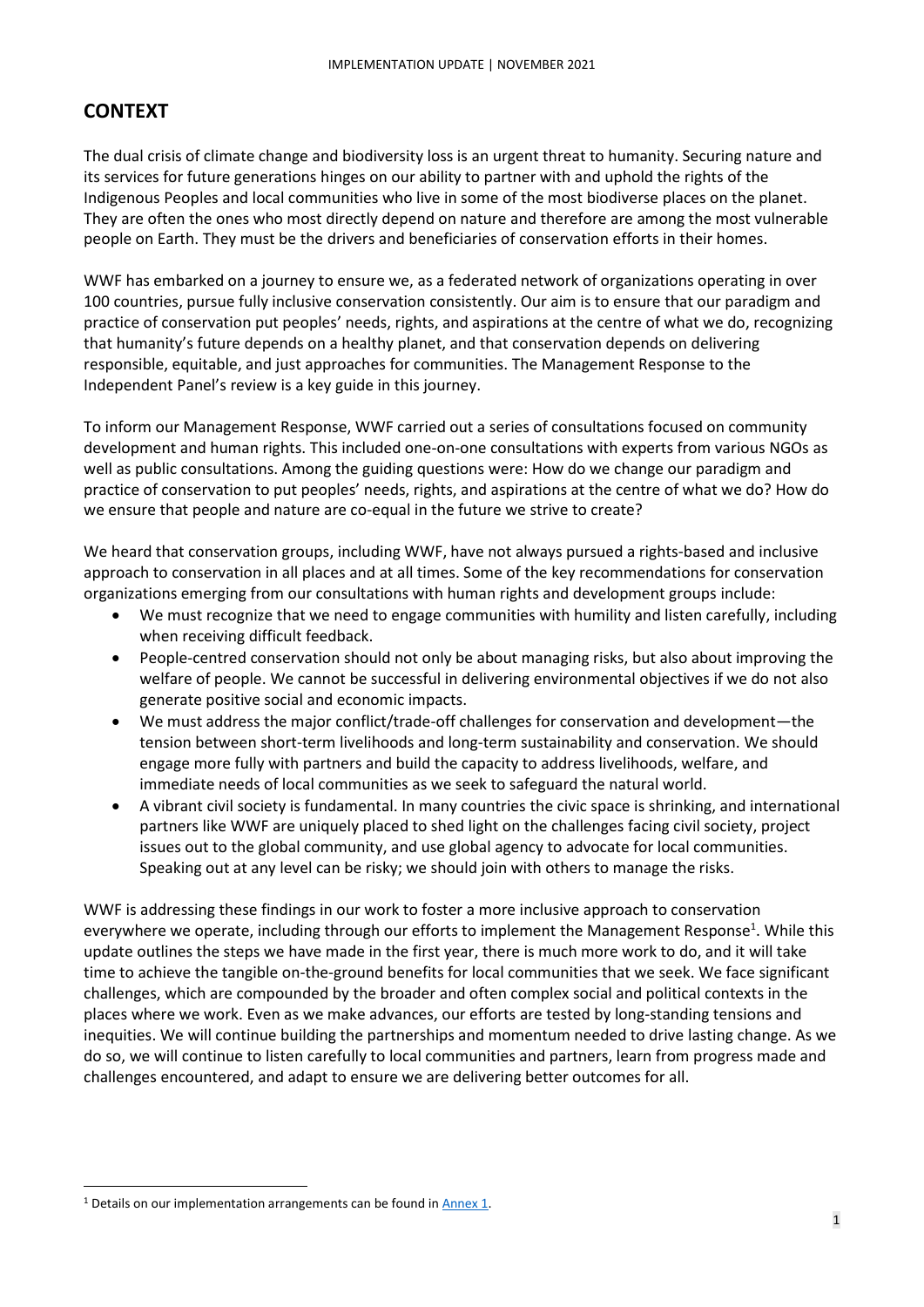# <span id="page-4-0"></span>**PROGRESS ON COUNTRY-LEVEL RECOMMENDATIONS**

#### **Central African Republic**

Over roughly three decades of working in the Dzanga-Sangha Complex of Protected Areas (DSPA) in the Central African Republic (CAR), WWF has learned lessons that we are now applying to other countries in the region. In particular, the Human Rights Centre (HRC) has been identified as a potential model for third-party managed grievance mechanisms. The Panel viewed "*WWF's support for and cooperation with the independent HRC as a positive development, both in terms of providing a mechanism to respond to grievances involving the DSPA, and more generally in generating awareness of human rights, access to justice and civic empowerment of the members of marginalized communities living in and close to the DSPA. The HRC makes a valuable contribution to inclusive conservation…"*

In response to the Panel's recommendations, WWF committed to building on and supporting existing measures in the DSPA. First, WWF committed to improving the ongoing human rights training it provides to rangers with the support of its safeguards experts and employing good international practices. Second, WWF committed to working towards improving the sustainability and independence of the Human Rights Centre within Dzanga-Sangha. To those ends, WWF:

- **Supported the Human Rights Centre.** WWF helped set up and continues to support the Human Rights Centre in Dzanga-Sangha and is working closely with the Sangha Tri-National Trust Fund (FTNS)<sup>2</sup> to incorporate the Centre as an integral part of the future Dzanga-Sangha Foundation and to ensure that the running costs of the Human Rights Centre are covered as a specific budget line item.
- **Partnered in ranger training**. WWF-CAR signed an agreement with Chengeta Wildlife<sup>3</sup> regarding the training and continuous mentoring of rangers in DSPA. In partnership with WWF, Chengeta Wildlife has developed a training programme for rangers that integrates human rights and social policies based on international norms. In addition, the training programme includes an official Ministerial Order that outlines specific rules of conduct in matters of moral integrity and professional ethics and reinforces respect for human rights and Indigenous Peoples. Phase one of the training programme was completed in July, phase two begins in October, and all rangers should be trained on human rights by the end of December 2021.

#### <span id="page-4-1"></span>**Cameroon**

In Cameroon, our commitments included reviewing and revising WWF-Cameroon's strategic plan to ensure that it is fully functional and integrates WWF's E&S safeguards framework, addresses social commitments, and draws on consultations with Indigenous Peoples and local communities. We also committed to advocating that government partners, including the Ministry of Forestry and Wildlife (MINFOF), protect human rights in south-eastern Cameroon. Buttressing these efforts, we committed to strengthening a grievance mechanism administered by a third party, continuing our ongoing efforts to promote communities' access rights, and closely monitoring progress on implementation of these commitments. In January 2021, WWF organized workshops with key rights-holders and stakeholders in Cameroon to present the findings of the Independent Panel and invite qualitative feedback on our intended actions; the conversations informed follow-up initiatives in country. Since then, WWF has been:

• **Addressing access rights.** After over a decade of dialogue, MINFOF and ASBABUK, an Indigenous Peoples' association, signed an agreement in 2019 for greater access rights to the national parks of Boumba Bek, Lobéké, and Nki. This was an important first step to restoring access rights for the Baka Indigenous People. Following the signing, MINFOF and ASBABUK were required to lay out detailed rules and regulations for implementation. This occurred through a participatory process over several

<sup>2</sup> [Sangha Tri-National Trust Fund \(FTNS\)](https://fondationtns.org/en/) provides long-term funding for the conservation, eco-development, and cooperation activities of the Tri-National de la Sangha (UNESCO World Heritage Site), which includes Dzanga-Sangha in CAR.

<sup>&</sup>lt;sup>3</sup> [Chengeta Wildlife'](https://chengetawildlife.org/)s vision is to provide locally led and lasting wildlife protection that recognizes humans as part of the ecosystem.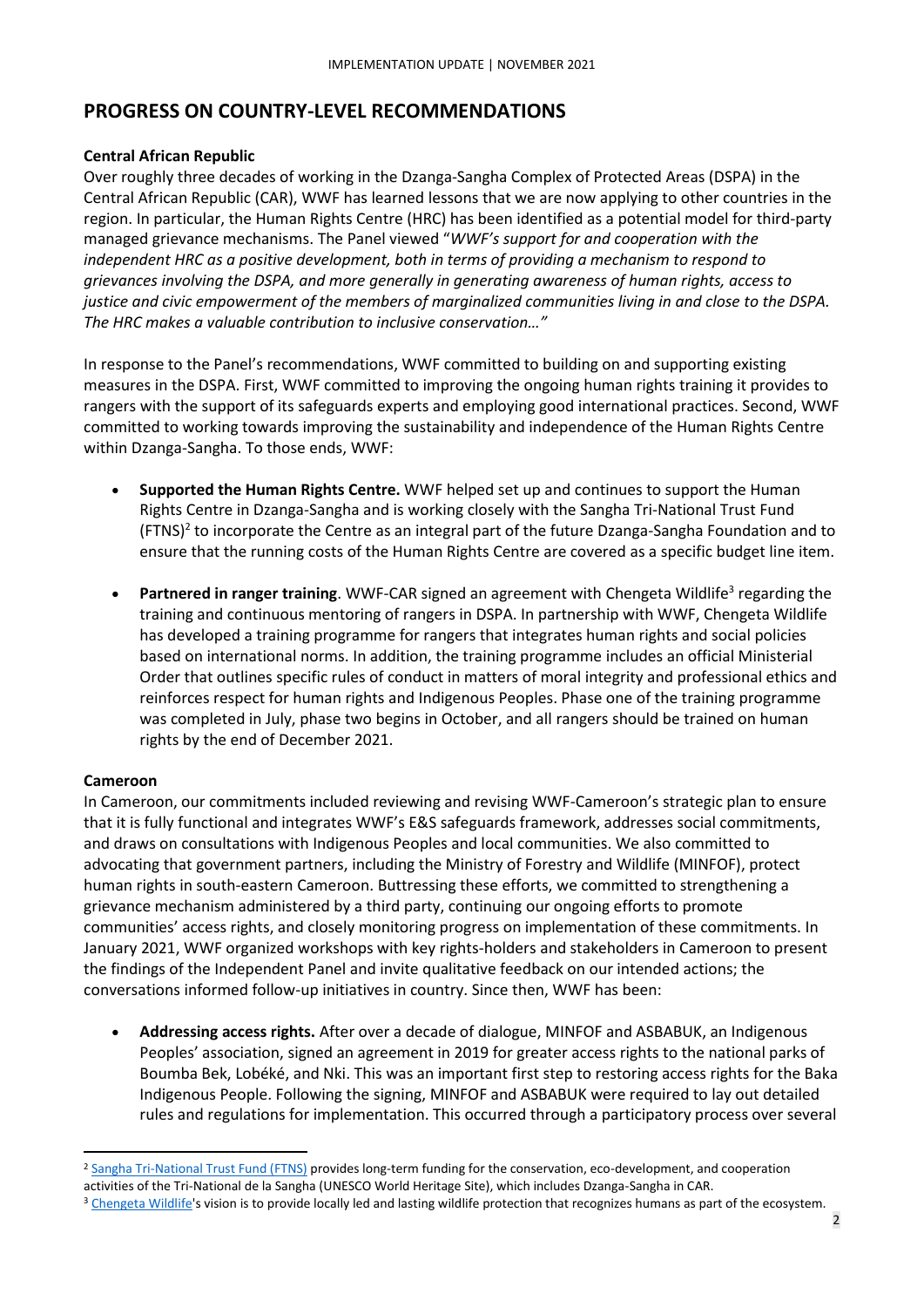months and resulted in an agreement that the Baka chiefs signed. It permitted the Baka to enter the park for traditional purposes, which included cultural and spiritual use of the forests, as well as hunting (at prescribed times of year for species used for food), fishing (with regulations to ensure sustainability, such as no use of poison), and harvesting of non-timber forest products. The agreedupon rules specified the Baka would inform the park authorities of their access and usage on a regular basis via a community relay system. Implementation has, however, been uneven. This is due to a variety of reasons, including:

- $\circ$  awareness. Not everyone is aware of the rules and responsibilities, both on the part of communities and rangers.
- o ethical enforcement. Rangers must be fully aware, trained, and held accountable for the ethical implementation of their duties and the protection of human rights. This is essential to establishing the foundational trust required for the access system to operate effectively.
- $\circ$  capacity. The community relay teams responsible for interfacing with the government have weak capacity, often live in extremely remote areas, and are not always familiar with the full terms of the agreement.
- $\circ$  representation. The agreement is currently being implemented with the support of ASBABUK, an association representing the Baka People resident in the area. As per the arrangement, a representative from each community is assigned to discuss and speak on behalf of community members on issues related to natural resource management in the park. In return, the representative reports back to the communities and receives guidance and advice from the communities for decision making. At present, ASBABUK board members do not have the means to maintain this regular—and vital—feedback to their peers, which has led to concerns on how to ensure meaningful representation.
- $\circ$  scope. The agreement applies to areas where WWF works in the national parks, but issues remain regarding access for the Baka to the much larger swathes of private lands outside of the parks, including forest concessions and hunting areas.

WWF will continue to explore solutions with government, communities, and civil society as we all learn and adapt in implementing this historic MOU, including how the lessons learned could help communities address the issue of access to adjoining private lands in the future and adjusting management over time in accordance with community needs.

- **Supporting complaints mechanisms.** As indicated in the Management Response, WWF committed to support landscape-level grievance mechanisms in Boumba Bek, Lobéké, and Nki national parks in south-eastern Cameroon. This is in addition to WWF-Cameroon's country-level grievance mechanism. The Lobéké mechanism is managed by CEFAID, a Cameroonian civil society organization focused on the sustainable management of natural resources. We recognize that the mechanism needs to be strengthened. CEFAID has faced resource and capacity challenges, in addition to challenges reaching the remote communities in the vast landscapes in which it operates. We will continue strengthening this process and look to learn from the Human Rights Centre in CAR as we proceed. In the past year we have secured resources from the German government to help do so. We continue to work with the National Human Rights Commission of Cameroon and RACOPY, a multi-stakeholder platform that serves as a broad coalition to defend and advocate for Indigenous Peoples' rights, to strengthen the operations of grievance mechanisms in Lobéké and throughout south-eastern Cameroon. This support includes new and ongoing processes to engage Indigenous Peoples and local communities with the goals of establishing additional landscape-level grievance mechanisms and ensuring all mechanisms continuously evolve to meet communities' needs.
- **Developing a coordinated strategy.** The overarching conservation strategy for WWF-Cameroon was recently finalized. It incorporates feedback from local rights-holders and stakeholders, lays out our approach to working with Indigenous Peoples and local communities, and places a major focus on the institutionalization of our E&S safeguards. In addition, a draft socioeconomic strategy has been developed based on extensive consultations between January and June 2021 with Indigenous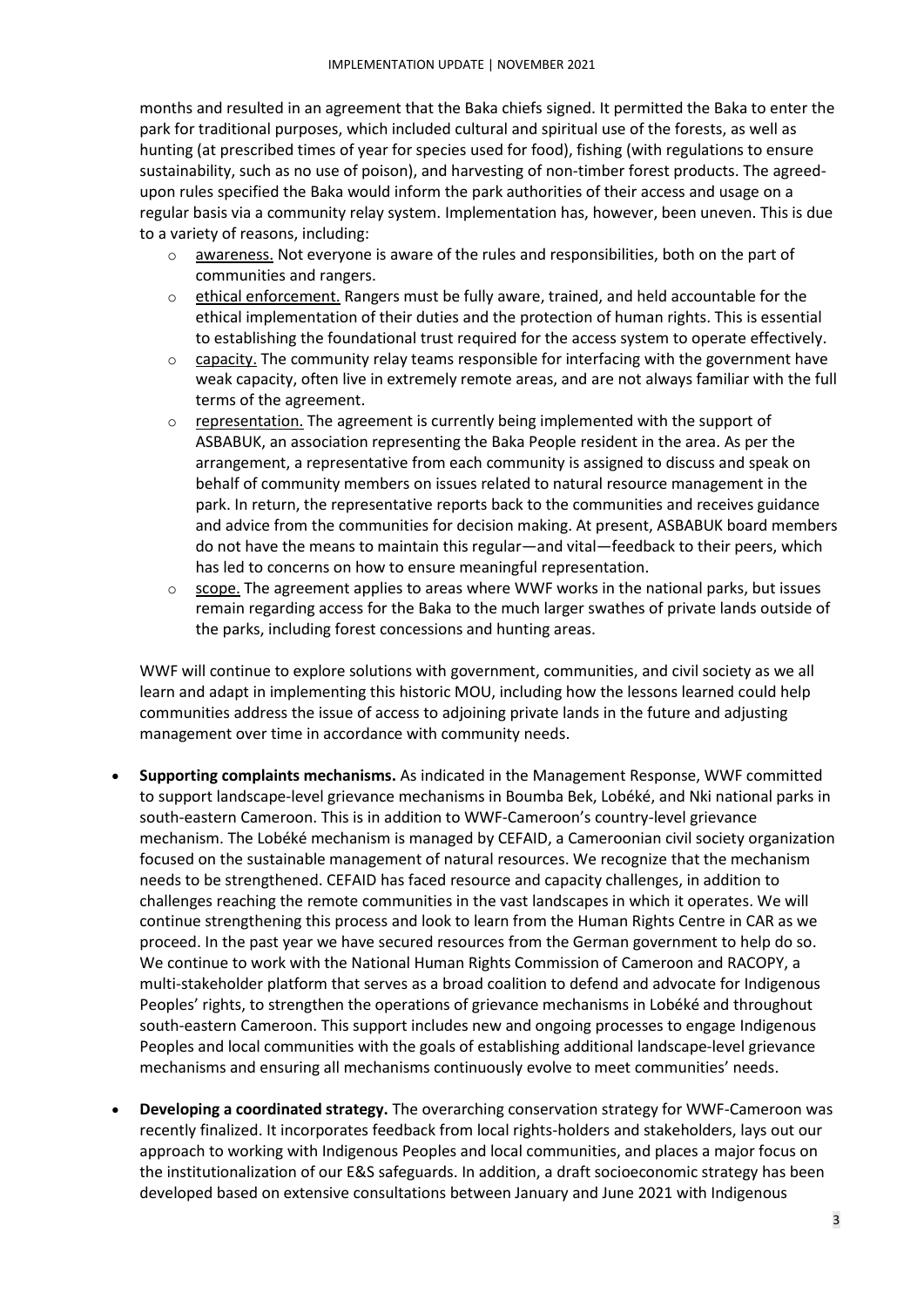Peoples and local communities in the landscapes where WWF-Cameroon operates. As noted in WWF's Management Response, a social development officer for Lobéké National Park was appointed in October 2020. The job holder now works closely with WWF-Cameroon's National Indigenous Peoples Coordinator and the regional E&S safeguards head. WWF-Cameroon also emphasized its commitment to social development and safeguards, and pressed for better government protection of human rights at a high-level ministerial visit in March 2021 to Lobéké National Park.

- **Improving ranger training.** In February 2021, WWF-Cameroon convened a multi-stakeholder workshop that included the conservators of protected areas in south-eastern Cameroon, magistrates, police officers, gendarmes and customs agents, local civil society organizations working on human rights issues, the lawyers bar association of Cameroon, and the National Commission on Human Rights and Freedoms to review ranger training so it better addresses human rights. Following this workshop and based on the arising recommendations, supplementary multi-stakeholder training on human rights was conducted for rangers, community members, and military personnel in southeastern Cameroon in April 2021. WWF-Cameroon has also advocated for further measures to improve professionalization of the ranger workforce. These include promoting th[e Spatial](#page-19-0)  [Monitoring and Reporting Tool \(SMART\)](#page-19-0) and developing an action plan to strengthen capacity for monitoring, patrol effectiveness, and human rights based on an evaluation conducted in April 2021.
- **Supporting the development of a unified code of conduct, disciplinary consequences, and incentives for government rangers.** WWF supported the efforts of a government working group in developing a unified code of conduct, including disciplinary consequences for government rangers, in alignment with WWF's standards and international norms. The code of conduct, which will serve as a model for all protected areas in the country, was approved by the government of Cameroon in October 2021. WWF is further supporting MINFOF in developing a revised bonus system for government rangers to be applied by the government as part of the revised code of conduct implementation. The proposed system would incentivize rangers to protect human rights while performing their conservation functions, and to focus on the activities of major poaching syndicates instead of potentially minor legal infractions by local communities.

The interventions we are making are interdependent, and to register the impacts we seek, progress must be made across all areas. Access rights cannot be advanced in isolation without also ensuring law enforcement is conducted ethically and in a manner that protects human rights, particularly of the Baka. We recognize that progress will continue to be uneven and take time. The tensions and mistrust between the Indigenous Baka people, government authorities, and majority Bantu population have deep roots. As WWF and others continue to support measures aimed at helping the Baka and other Indigenous Peoples address social inequalities and other asymmetries, challenges will emerge that need to be carefully addressed to build the trust required for successful long-term community-based conservation. This includes negotiating conflicting priorities between park authorities, communities, and funding agencies, and will require more organizations than WWF alone to drive change. We are actively seeking collaborations and solutions.

#### <span id="page-6-0"></span>**Democratic Republic of the Congo**

As stated in the Management Response, in the Democratic Republic of the Congo (DRC), WWF conditioned future engagement with the Congolese Institute for the Conservation of Nature (ICCN) on establishing a new partnership that better integrates human rights and accountability. A partnership with a local human rights organization was also required to establish a third-party grievance mechanism. We further pledged to work with government to expand forest-use rights for Indigenous Peoples and local communities in the landscapes around Salonga National Park. We also committed to opposing involuntary resettlement of communities in the park. WWF has addressed these commitments in the following manner:

• **Advocating for systemic changes regarding human rights protections in the context of conservation activities in the DRC.** There is a general recognition of the need to strengthen human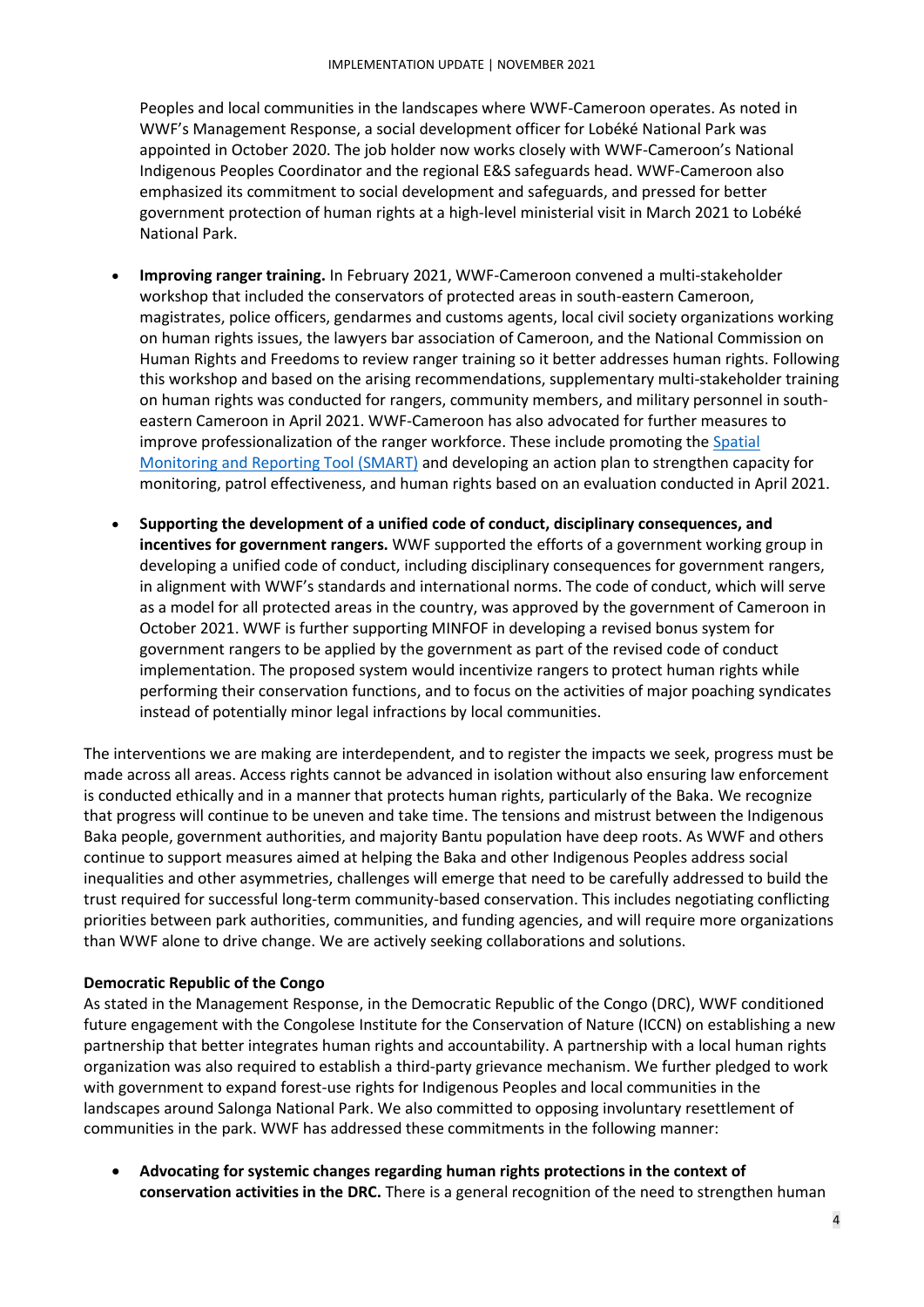rights protections in the DRC. A multitude of actors—including the government of DRC, donors, and other conservation and development organizations and community representatives—are needed to effect change. While the German government and ICCN engaged in active dialogue on human rights and conservation in the DRC, which intended to lay the groundwork for policy, reform, and the creation of operating conditions that help ensure the protection of human rights, we also maintained a dialogue with ICCN in which we similarly pressed for systemic changes to strengthen protections by the government.

In 2021, as a result of these engagements, ICCN set up an internal directorate to oversee compliance with human rights obligations throughout all national parks and to ensure that cases of human rights malfeasance are escalated, reviewed, and addressed. Additionally, a director with requisite experience in human rights was appointed and is in the process of developing standard operating procedures and an accompanying action plan. Amongst other measures, ICCN is designating human rights focal points in every national park. A number of donors have expressed interest in supporting ICCN in this undertaking. Establishing this directorate is a step forward that signals a potential cultural change. Such sweeping reforms take time, but progress is promising.

There is also growing civil society coordination to collectively address the challenges faced by some of the country's most vulnerable communities as was demonstrated in [February 2021 following](https://www.wwfdrc.org/en/our_news/latest_news/?33582/Joint-Statement-on-inter-ethnic-clashes-near-DRCs-Salonga-National-Park)  [interethnic violence near Salonga National Park.](https://www.wwfdrc.org/en/our_news/latest_news/?33582/Joint-Statement-on-inter-ethnic-clashes-near-DRCs-Salonga-National-Park) We acted with partners to mobilize emergency relief support for those impacted and also issued a joint declaration that called on the DRC government to (1) urgently conduct an independent enquiry to identify and prosecute those responsible for any criminal acts, and (2) urgently ensure the safety of the communities and their property.

- **Reaching an agreement with ICCN.** WWF negotiated a new Partnership Agreement that met the conditions laid out in the Management Response, including that all law enforcement operations and activities are compliant with WWF's Principles for Enforcement and Rangers and that the guide of conduct applies to all ICCN staff responsible for law enforcement. The agreement places a strong emphasis on the protection of human rights and stipulates measures to professionalize law enforcement to meet human rights provisions in line with international standards, and to create a third-party grievance mechanism and support system, to be managed by a local human rights NGO. It also is explicit on ensuring that no involuntary resettlement will take place for local and Indigenous populations currently residing in the Salonga National Park, in accordance with WWF's E&S safeguards framework. With the agreement in place, we will explore with ICCN and other stakeholders over the coming 18 months the feasibility of establishing a foundation to manage Salonga National Park to help advance inclusive conservation, sustainable development for local communities, and respect for human rights.
- **Launching an inclusive process for developing a third-party managed grievance mechanism in Salonga National Park.** Following a search process, we entered into a partnership with the local NGO Juristes pour l'Environnement au Congo (JUREC) to manage the grievance mechanism. WWF developed a framework for the forthcoming grievance mechanism using international good practices (i.e. being a legitimate, accessible, predictable, equitable, and transparent mechanism). In particular, the framework is designed to help ensure the grievance mechanism is based on engagement and dialogue, managed by an external organization not involved in the park management, and implemented through community monitors—members of the communities who can bring forward any complaints to the grievance mechanism manager, thus ensuring that the mechanism is accessible for all community members, including those who are unable to read or write. JUREC initiated community consultations in July 2021 to further guide the design of the mechanism and ensure it meets local needs and expectations. While this is being finalized and rolled out across the park, grievances can be lodged within the country-level grievance mechanism.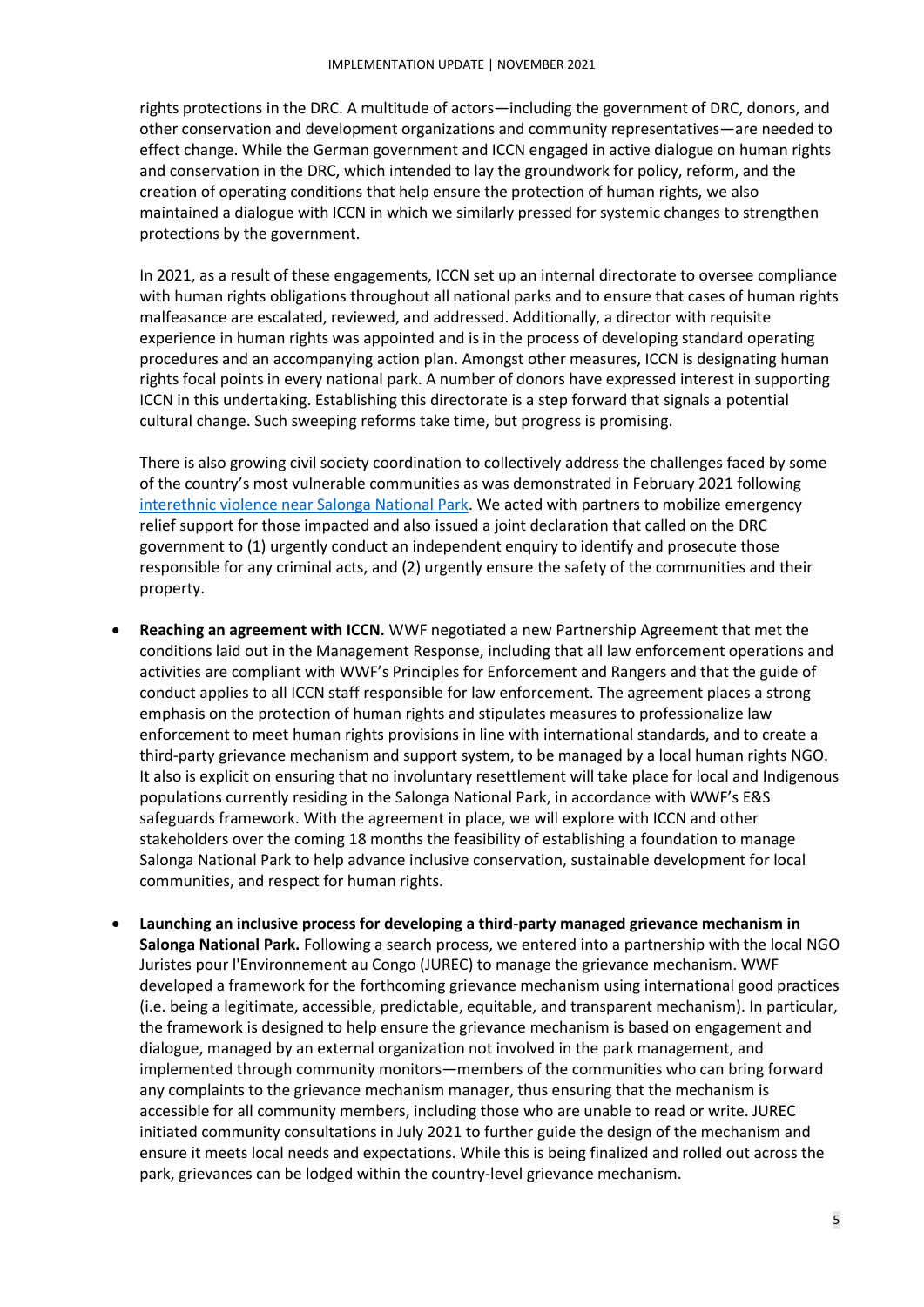- **Increasing community participation.** We are currently exploring an opportunity to partner with University College London (UCL) to bring the ExCiteS (Extreme Citizen Science) programme to Salonga. The main goal of this programme is to cultivate active community member involvement in monitoring, observing, and recording events or changes near their communities. Over time, community monitoring is expected to help reduce both poaching and misconduct from government rangers. WWF is looking to strengthen participation of Indigenous Peoples and local communities in Salonga National Park governance through the decentralized Site Coordination Committees (CoCoSi).
- **Advancing professionalization of law enforcement.** A third party, Chengeta Wildlife, has been training ICCN staff in the field on the guide of conduct, human rights laws, safe and appropriate apprehension of armed poachers, and community engagement and rights, among other topics. Chengeta Wildlife has experience across Africa in professionalizing ranger teams, including addressing human rights. Going forward, a major focus will be working with the government to reconfigure law enforcement to reduce risks of human rights abuses. Beyond training, Chengeta Wildlife will explore how to build more equity and inclusiveness in ranger teams (e.g. increase the number of female rangers and rangers from Indigenous communities). Building on the existing SMART programme, Chengeta Wildlife will also work with ICCN to increase accountability, including through the use of control rooms, mentoring during patrols, and spot checks.
- **Rolling out the guide of conduct.** As signalled in the Management Response, we had co-developed a guide of conduct with ICCN for government rangers in Salonga based on international norms, which would also serve as foundation for reviews and improvement of nationally agreed codes of conduct and procedures. All ICCN rangers working in Salonga are now required to sign the guide of conduct, and rangers are to be reminded of its contents prior to undertaking patrols. A pocket version, also in local languages, is available and currently being distributed to all rangers.

As stated in the Management Response, going forward, the major focus of WWF investments in Salonga will be on community eco-development. This includes assisting communities to secure rights and access to land and resources through Community Forest Concessions (CFC) and resource use agreements; supporting community-led models for development and land use management that improve the livelihoods of local communities while also contributing to the conservation of Salonga National Park; encouraging and supporting local development committees (LDCs) and other local bodies such as Rural Agriculture Management Councils to promote good governance by implementing development plans and sustainable natural resource management plans; and, supporting inclusive income generating activities.

Progress will take time. As mentioned above, areas in the Salonga landscape have been subject to conflict in recent years and the risk of conflict re-emerging remains. Inclusive conservation efforts must be pursued in a manner that recognizes the historical inequalities and tensions between different groups, and that builds trust. As the work progresses, there is a need at a national level to address issues such as access to parks and to deal with questions that are currently a source of conflict. Much of the area outside Salonga National Park is forested, and there is a major opportunity to transfer forest use rights to communities as provided for in DRC legislation. WWF has advocated for this, supported the transfer of over 170,000 hectares of land already, and will continue to accelerate transfers through the implementation of our new partnership agreement. An additional challenge in Salonga remains its remoteness, which results in particularly weak governance and further compounds issues relating to the supply of basic services and necessary protections for citizens, including access to justice and rule of law. Recognizing that we have committed to operate in this environment, we know we need to work with partners to ensure resources are available and allocated to improving the conditions necessary for inclusive conservation and rights-based sustainable development.

#### <span id="page-8-0"></span>**Republic of Congo**

In the Republic of Congo (ROC), where WWF's work is focused in the Espace TRIDOM Interzone Congo (ETIC) and Ntokou-Pikounda National Park (NPNP) landscapes, we committed in the Management Response to support the development of a code of conduct for rangers, step up efforts to train government rangers in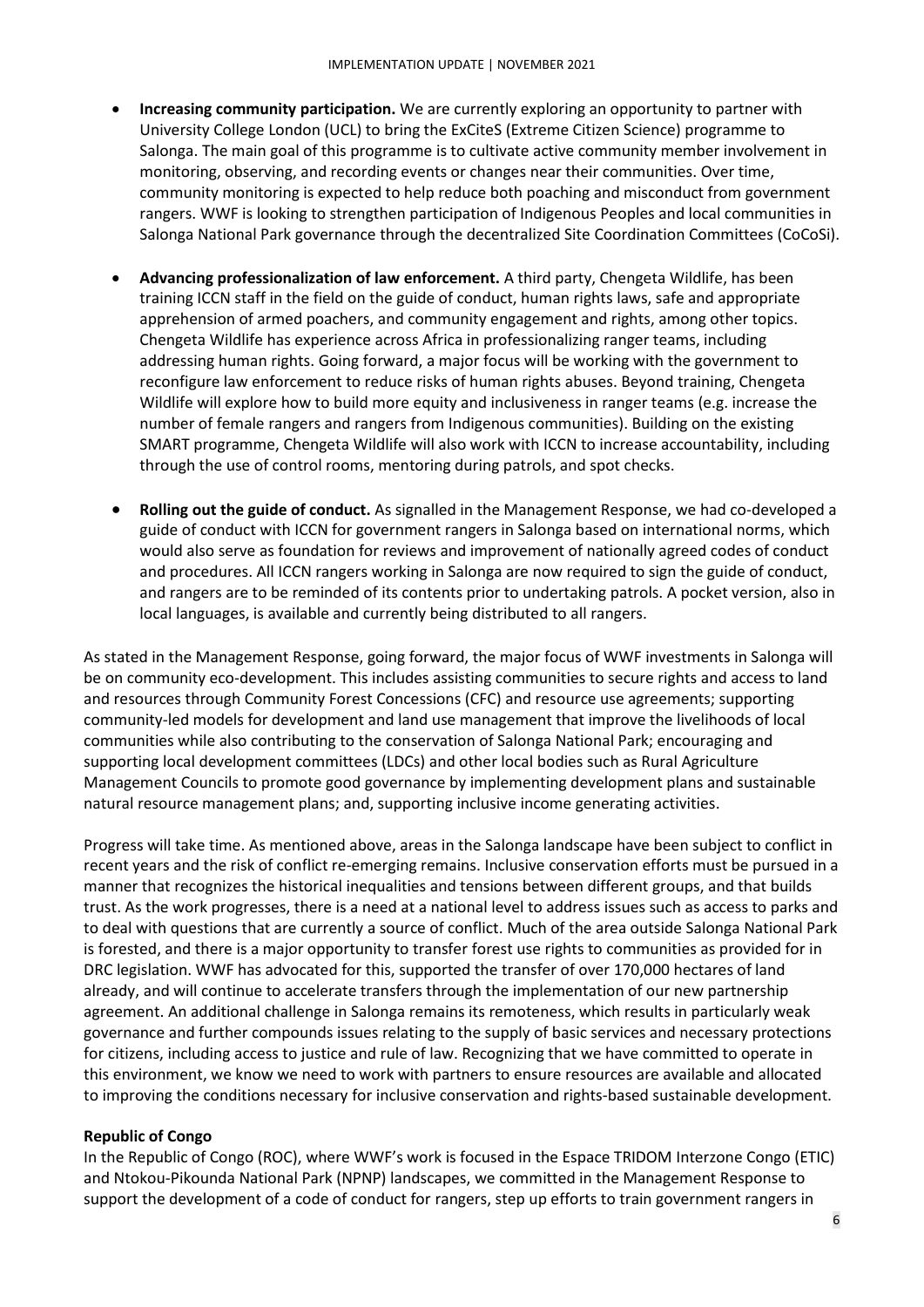human rights protection obligations, incorporate human rights in our MOU with the government when renegotiated, and to strengthen our engagement with communities through the development of a multistakeholder platform and an improved grievance mechanism. In line with these commitments, and with feedback received from local rights-holders and stakeholders through focused consultations in early 2021, WWF has taken the following actions:

- **Strengthening our engagement with Indigenous Peoples and local communities.** We continue to support our engagement with Indigenous Peoples and local communities through multi-stakeholder platforms and other activities. This includes advocating for the inclusion of more Baka community members in government ranger teams and hiring Indigenous Peoples liaison officers, among other efforts. To empower local Baka communities, we are starting a collaboration with University College London (UCL) to bring the ExCiteS (Extreme Citizen Science) programme to the ETIC landscape. Through it, Baka communities will codesign environmental monitoring approaches with ExCiteS facilitators.
- **Supporting Free Prior and Informed Consent (FPIC) in Messok Dja.** As stated in the Management Response, we successfully advocated for an FPIC process in Messok Dja. This is the first time in the country's history that the government has accepted such a process, and FPIC is now required under Congolese law when creating new protected areas. The government-led FPIC process in Messok Dja is being supported by a consortium of NGOs headed by Nature+, a Belgian NGO. Formal consultations began in October 2021, and we continue to support this FPIC consortium as a resource and observer. The Ministry of Forest Economics has proposed a new protected area be created; whether this happens or not, together with the extent of protection and governance structure, will be influenced by the local communities through this process.
- **Improving the grievance mechanisms**. Grievance mechanisms launched in the ETIC and NPNP landscapes in 2017 and 2019, respectively. Implementation of the ETIC mechanism shifted to a local multi-stakeholder platform (comprised of representatives from local communities and Indigenous Peoples, local authorities, local associations, etc.) when it was formed in 2019. A similar multistakeholder platform was recently established in Ntokou, and that platform has taken responsibility for implementing the grievance mechanism there. In Pikounda, the grievance mechanism is managed by the NPNP Community Engagement Team as the local multi-stakeholder platform is still being formalized. All of these grievance mechanisms are open to anybody, designed to respect confidentiality if requested, and can receive complaints in any official ROC language or the mother tongue of the affected party. Complaints are sealed or countersigned by the authority (chief or secretary) of the affected party's home village and then given to the relevant government official (ETIC National Coordinator or NPNP Director). For people who cannot read or write, accommodations are made to record oral disputes and put them in the format required for the mechanisms; for example, the ETIC community liaison officers and a social worker make periodic visits to Baka communities to collect their complaints.
- **Advancing E&S safeguards implementation.** The ETIC Landscape, including the proposed protected area of Messok Dja, was screened for risks and identified as having special considerations <sup>4</sup> and elevated risks. In 2021, we sought external input and conducted stakeholder consultations, carried out an environmental and social impact assessment, and began developing a mitigation framework. As part of the assignment, the team spent time in the field engaging with stakeholders directly. In August 2021, both the draft impact assessment and mitigation plans were presented during a restitution meeting to key stakeholders in the landscape, including affected local communities and Indigenous Peoples. The mitigation plan is expected to be finalized in December 2021. Several activities identified in the mitigation plan are already underway, including human rights training for rangers, while others await

<sup>4</sup> As per our E&S safeguards framework, special consideration landscapes are those with potential for significant adverse social or environmental impact because they are in fragile or conflicted states, in regions with significant histories of systemic human rights abuses, or have multiple risks that are complex and compound each other.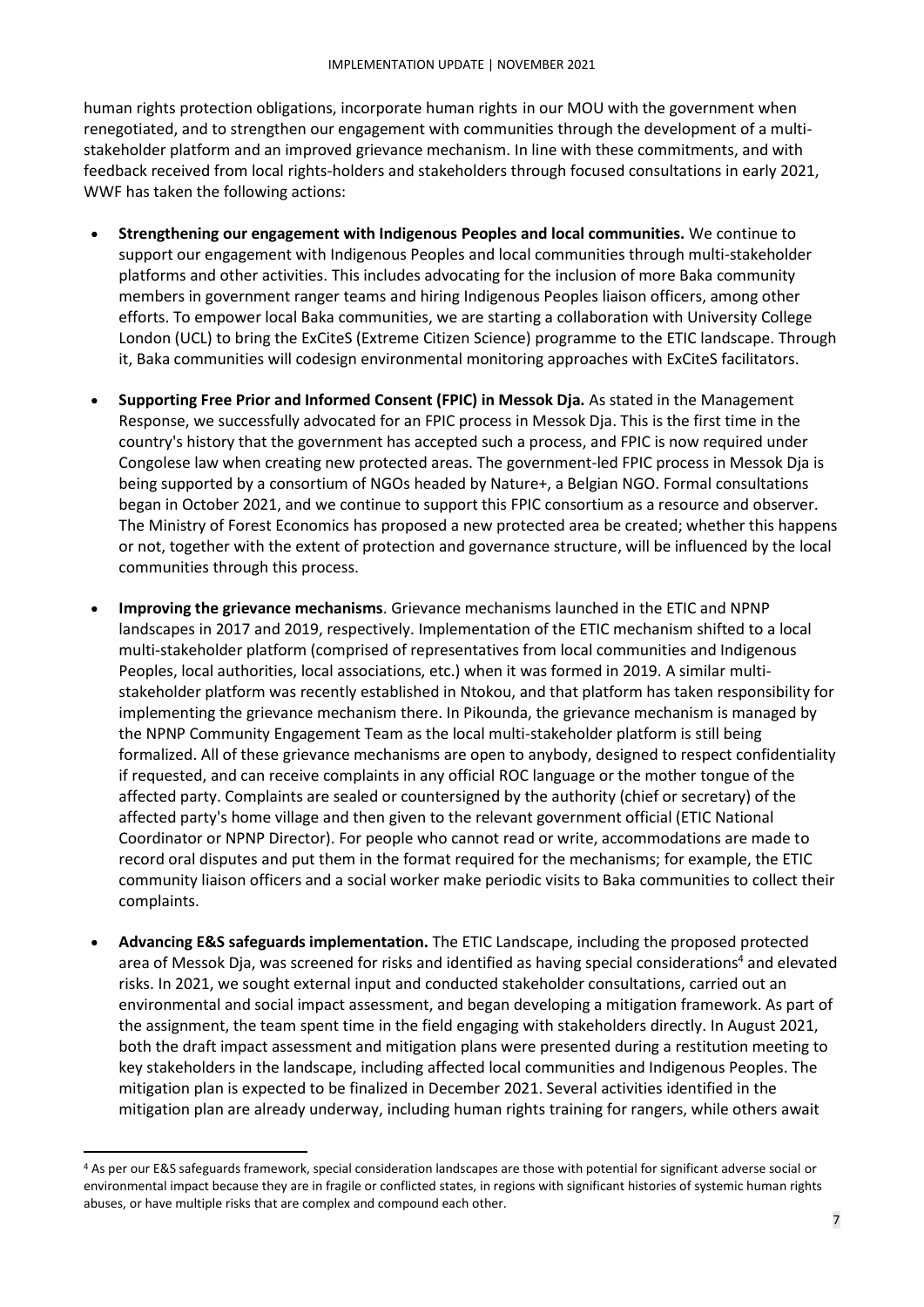formal approval and funding. WWF has also completed the screening for NPNP, which is currently undergoing review for approval.

- **Revising the ETIC MOU**. In February 2021, WWF and the government signed a one-year extension of the ETIC agreement to provide time to facilitate a joint evaluation of the agreement and revise it to incorporate human rights principles. A joint action plan was agreed in March 2021 in Brazzaville. Government actions have been delayed slightly with the post-election transition, but WWF still aims to conclude this process in February 2022.
- **Supporting a code of conduct and disciplinary consequences for government rangers**. The Internal Rules for ETIC include the elements of a code of conduct for rangers, which have been in operation since August 2020. We continue to advocate for the government to adopt the code of conduct at the national level. In addition, WWF has used its agency with the ETIC disciplinary committee to advocate that appropriate investigations, review of allegations, and sanctions for misconduct of rangers are carried out. To mitigate against the risk of abuses on patrols, we continue to support the participation of independent observers during ETIC patrol missions, as well as the ongoing training of rangers on human rights and customary use rights in line with the recently developed curriculum.
- **Supporting WWF-ROC.** In line with our commitment to support this work in ROC, we are strengthening the local team with ongoing recruitment of three critical positions: Country Coordinator, Finance Manager, and Conservation Manager. In addition, we added a senior legal counsel focused on Africa to our international legal team (November 2021), who will work closely with the Africa regional and ROC country teams to review and revise landscape and national agreements to ensure they reflect human rights commitments. In addition, we continue to build internal understanding and capacity on social policies and WWF guidelines in ROC and the region.

There is a deep-seated lack of trust between communities, rangers, and other government authorities and conservation organizations in many areas of ROC. WWF faces a significant challenge in trying to create inclusive conservation and shift the paradigm of conservation in the country. To do so, the government, WWF, and other conservation, human rights, and development organizations must address the longer term needs and issues of local communities, including Indigenous Peoples. Some progress has been made, but much more work must be done. WWF and other conservation organizations are finding themselves having to fill roles traditionally fulfilled by the government and development-focused organizations. For example, the ROC government is responsible for providing compensation to communities if elephants or other wildlife destroy communities' crops. But should the compensation not be delivered in a timely fashion (due to several constraints), communities tend to turn to ETIC and/or WWF for their losses. ETIC has therefore set up an insurance scheme to provide some compensation. This has proven very popular with farmers, but the financial means are limited, and investments are needed to improve processing times. While this is one instance where ETIC has been able to provide an alternative, ETIC cannot replace government services and those of other civil society organizations. Civil society capacity in the ETIC area to support development remains weak. These are issues that need to be dealt with progressively.

#### <span id="page-10-0"></span>**Nepal**

In Nepal, we committed in our Management Response to training our staff to identify and escalate concerns around human rights issues and ensuring there is an operational and accessible grievance mechanism for stakeholders and rights-holders who may be affected by conservation activities supported by WWF-Nepal. We also committed to working with the National Human Rights Commission of Nepal (NHRC) on ways to monitor progress and incidents around human rights relating to protected areas and to advance a national grievance mechanism. Finally, we committed to taking new and more proactive measures to strengthen the inclusion of marginalized groups in conservation. In the past year, we have made advances against these commitments, including: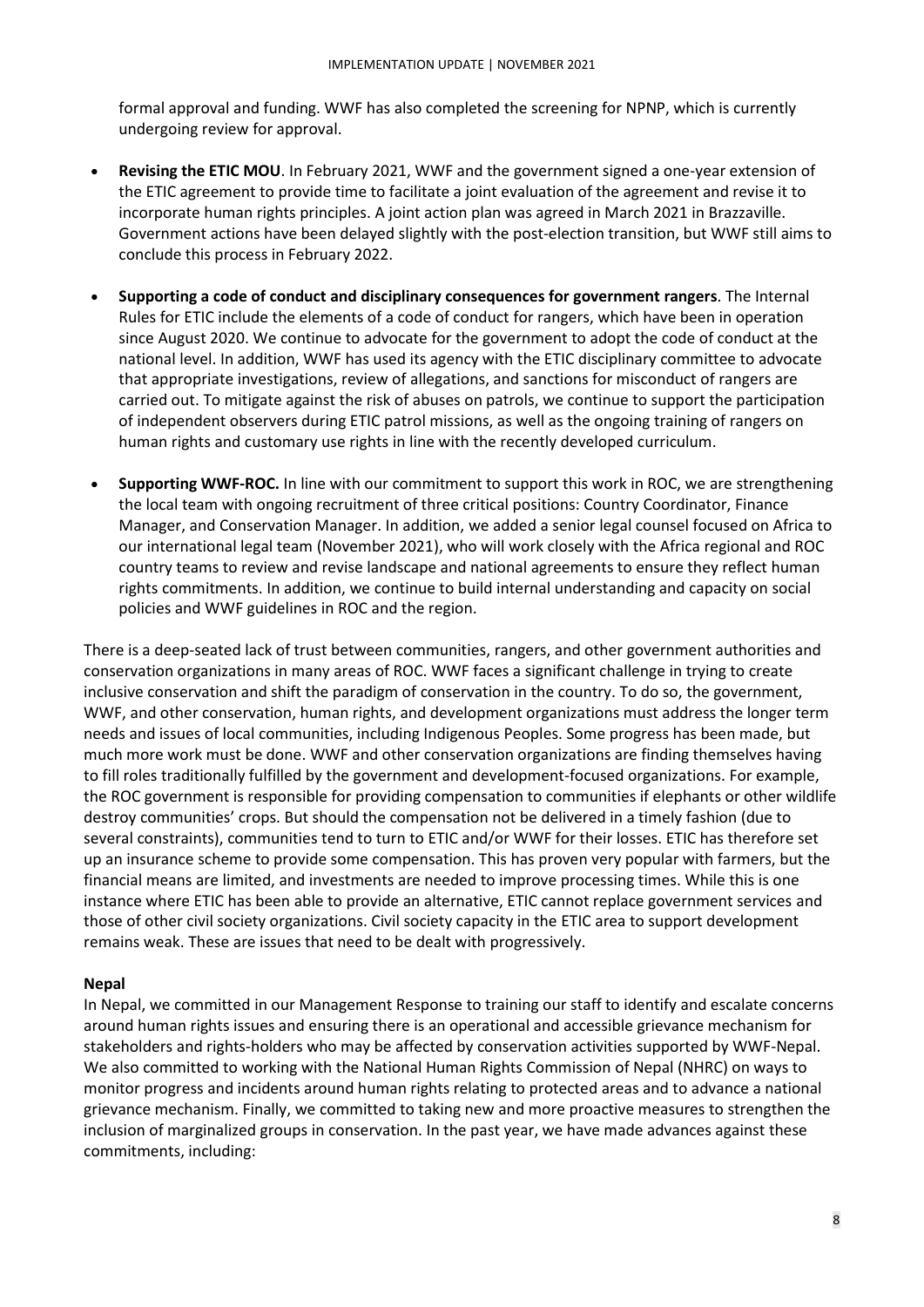- **Leveraging our influence.** As detailed in the [Third-Party Assurance](#page-20-0) section below, WWF-Nepal pressed the government to take action in response to July 2020 media reports of incidents involving alleged abuses of the Chepang Indigenous People by government personnel in the Chitwan National Park area. This included engaging with NHRC and withholding WWF's funding for conservation law enforcement support activities across Chitwan National Park. WWF took these steps even though the alleged incidents took place in areas of the park where WWF does not work. Since then, the Department of National Parks and Wildlife Conservation and the Nepali Army have transferred implicated personnel or suspended them from duty while investigations take place.
- **Beginning a process to strengthen the application of human rights principles in conservation work.** In 2021, WWF-Nepal conducted a joint consultation and assessment of human rights policy and practice gaps in Chitwan National Park and its buffer zone, working together with the Forum for Protection of Consumer Right Nepal and the NHRC. Based on the assessment, WWF and these partners are now developing a training manual with guidance and best practices for park authorities and buffer zone user groups. The draft training manual is undergoing final review after incorporating feedback received from consultation with stakeholders, carried out by NHRC, and is expected to be published in December 2021.
- **In coordination with NHRC and the Forum for Protection of Consumer Right Nepal, began exploring the feasibility of an independent national mechanism** to monitor and evaluate human rights issues in protected areas countrywide. If feasible, the mechanism will be launched in 2022.
- **Strengthening WWF-Nepal staff capacity on safeguards**, including the recruitment of a new Safeguards Specialist. This position, which was filled in February 2021 by a member of the Indigenous Chepang community, is supporting the full roll-out of E&S safeguards processes and mitigation plan activities in Nepal, and strengthening WWF's country-level grievance mechanism. WWF-Nepal also strengthened internal procedures for vetting and reviewing E&S safeguards considerations, potential risks, and mitigation measures to ensure consistency with landscape-level safeguards analysis and mitigation plans prior to sign off on new projects. WWF's social policies have been rolled out to all staff, and new staff receive orientation on social policies, E&S safeguards, and the grievance mechanism in line with WWF's global efforts to build E&S capacity.
- **Advancing E&S safeguards implementation in landscapes**. The Terai Arc Landscape (TAL) was screened for risks and a mitigation plan was developed in 2021. As part of its stakeholder engagement and consultation with communities, WWF-Nepal has disseminated E&S safeguards information, including the TAL mitigation plan, widely and transparently, including posting o[n WWF-](https://www.wwfnepal.org/safeguards/)[Nepal's website](https://www.wwfnepal.org/safeguards/), as well as translation into Nepali of the E&S safeguards Risk Categorization Memo, TAL Mitigation Plan, and Grievance Mechanism. All staff were informed of the TAL mitigation plan, and the TAL field office received targeted training to support its implementation.
- **Instituting new requirements for WWF-Nepal sub-grantees**. Sub-grantees must now place complaint boxes in their offices and establish committees to review complaints. WWF-Nepal subgrantee agreements were also updated to emphasize human rights, including provisions to prioritize the following vulnerable and marginalized groups in project implementation: Indigenous Peoples, women, children, disabled people, and human-wildlife conflict victims. WWF-Nepal is carrying out an effectiveness review of these provisions in Chitwan National Park.
- **Recruiting a former Justice of the Supreme Court and former Secretary of the Ministry of Forest and Environment to identify and address gaps in the inclusion of marginalized groups** from buffer zone management institutions and community-based forest institutions in the TAL landscape. The goal of this study is to identify which groups (e.g. landless farmers, Indigenous Peoples) are underrepresented in community forest governance structures and, thus, more vulnerable to decisions that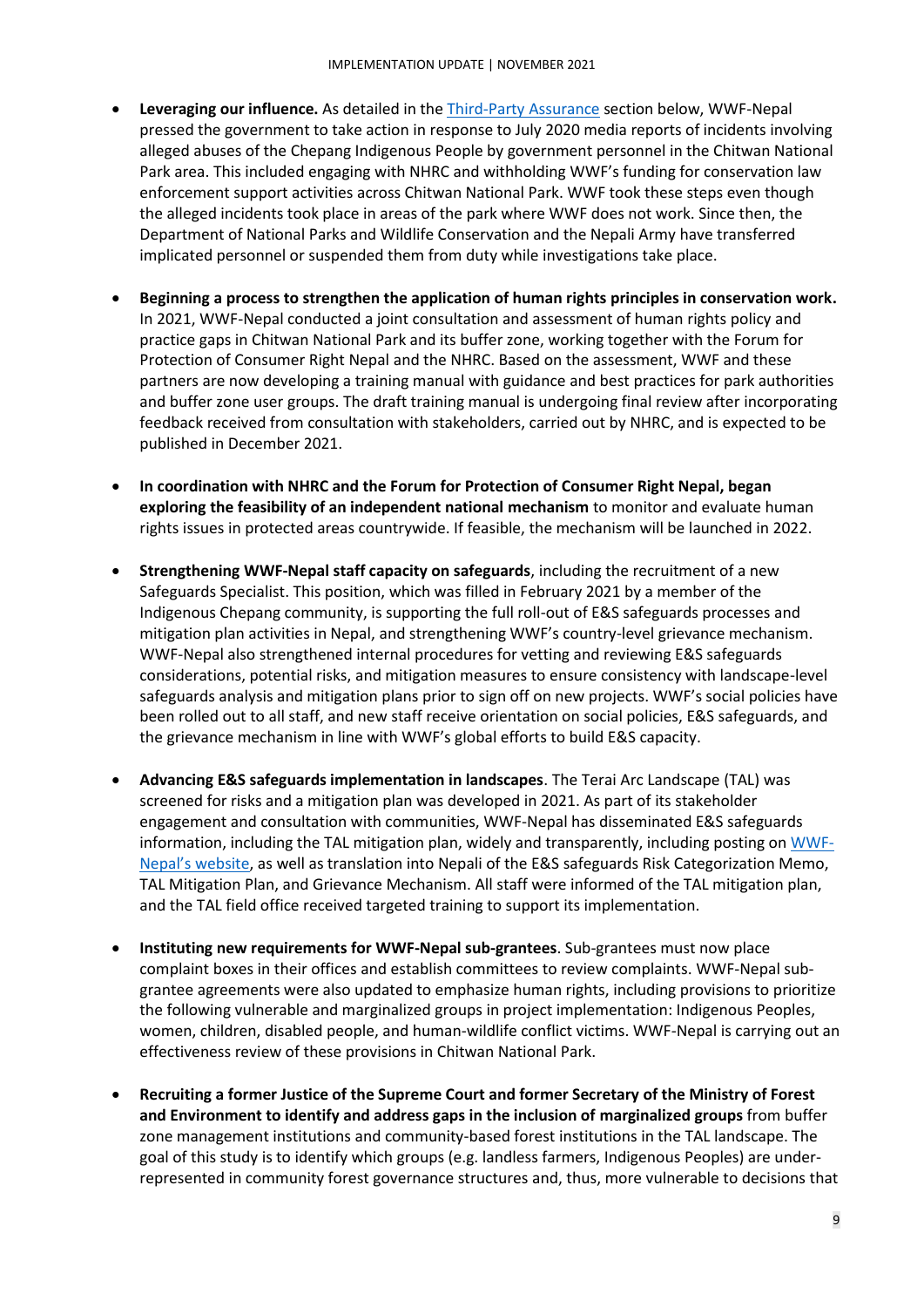may restrict their access to resources or other benefits. The final report will be published in 2022.

#### <span id="page-12-1"></span>**India**

In the Management Response, WWF committed to ensuring that human rights are integrated into law enforcement training for government rangers and that we continue to demonstrate our respect for human rights. To this end, WWF-India has sought to build on its close collaboration with local communities and embed this approach across the organization as well as with key partners. Key advances made include:

- **Developing a Grievance Redressal Process (GRP).** Launched in November 2020, all relevant staff in the Head Office and in the field have been trained in the use of a grievance mechanism in accordance with WWF'S E&S safeguards and tailored for specific conditions in India. It has been translated into 12 languages and published on the [WWF-India website.](https://www.wwfindia.org/comments_and_concerns/) Simple communication materials in local Indian languages have been developed to socialize this mechanism. WWF-India has also collated and put into locally accessible formats information on the different levels of government grievance mechanisms in the districts where WWF-India works, so that this can be shared with communities as the COVID-19 situation improves and unrestricted travel is once again possible.
- **Advocating for revised human rights training and a curriculum for the national ranger workforce.**  India has a number of government-run ranger training institutes where frontline staff (including guards and rangers) of the Forest Department undergo training. WWF-India is working towards embedding human rights training into the curriculum of the ranger training colleges. Over the last two years (interrupted by COVID-19), WWF-India has conducted one national and four regional multi-stakeholder workshops to review and propose revisions to the existing curriculum of these colleges. There has been broad-based acceptance of the inclusion of human rights training into the curriculum, which will get final endorsement at the national concluding workshop to be held by the end of 2021. This will be a big step forward towards ensuring that all rangers passing through the system will receive human rights training. The training module for this will be prepared in consultation with human rights experts.
- **Strengthening internal safeguards capacity and orientation.** WWF-India has recruited a Safeguards Coordinator and Senior Social Development Specialist, both of whom will work closely with the landscape teams on the E&S safeguards roll-out. All staff received the E&S safeguards training, and additional special training has been provided for landscape teams on human rights and gender mainstreaming. All new recruits to WWF-India now receive an orientation on E&S safeguards and policies, including grievance redressal. WWF-India's third-party contracts have been modified to include aspects of human rights and E&S safeguards. Refresher training modules, including an ESSF quiz are being developed to ensure that this is embedded across all levels of the organization.
- **Completing E&S screening for priority landscapes.** WWF-India has been undertaking the E&S safeguards roll-out on a continuous basis, starting with priority landscapes. Most of the key landscapes have been screened, including the Kaziranga-Karbianglong Landscape (KKL). We will continue to move ahead with E&S safeguards implementation across our field programmes.

## <span id="page-12-2"></span>**PROGRESS ON GENERAL RECOMMENDATIONS**

#### <span id="page-12-0"></span>**Network Governance**

As we shift to deliver more inclusive conservation and champion equitable sustainable development, we need to ensure consistency across the various legal entities that comprise our network. We thus embarked on a series of governance enhancements with the ultimate aim of supporting communities, improving conservation outcomes, and advancing rights-based approaches and equitable sustainable development everywhere we work. These enhancements deal amongst other things with safeguards, implementation of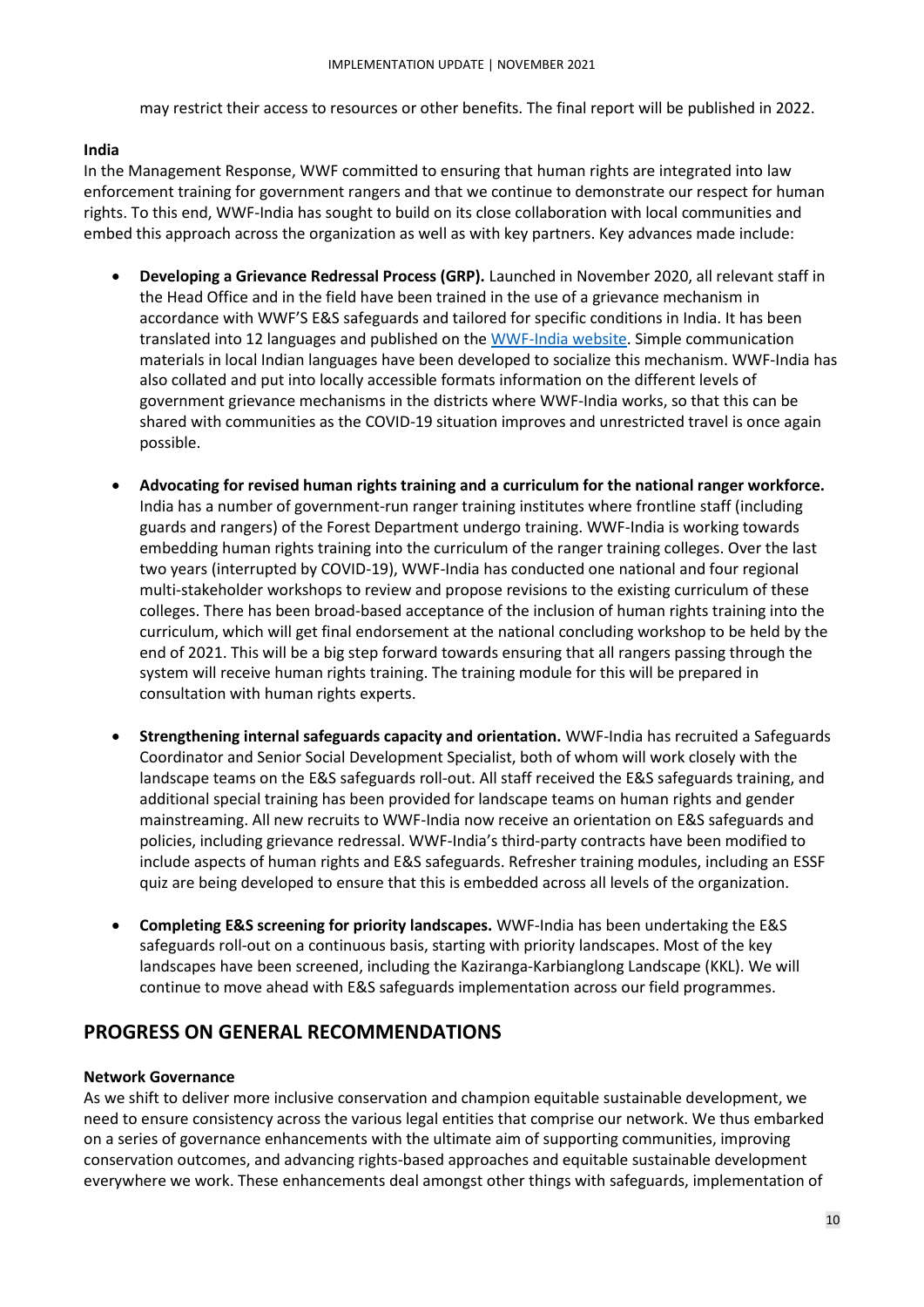our social policies, the escalation of community grievances through our systems to resolution, and the means for addressing non-compliance by WWF offices, including as an ultimate sanction the withdrawal of WWF licensing and operating agreements to network organizations. Progress on strengthening our governance includes:

- **Appointing an Ombudsperson.** Appointment of an Ombudsperson was recommended by the Independent Panel of experts and committed to by WWF in our Management Response. This reinforced the initial undertaking by WWF to appoint an Ombudsperson in our 2019 E&S safeguards framework. Following an extensive recruitment process, we appointed Gina Barbieri to the position with effect from September 2021. The Ombudsperson is independent of WWF International line management and reports directly to the President of WWF International with support from an International Board subcommittee. The Ombudsperson is developing the policy framework which will define how complaints relating to human rights and social and environmental impacts will be addressed, taking into account remedy-enabling ecosystems, and how the work of the Ombudsperson will contribute to institutional accountability and learning. This process is being conducted in consultation with internal and external stakeholders. The office will also hold a public consultation process prior to finalizing the framework and before approval of the framework by the Board.
- **Increased influence of Indigenous Peoples' perspectives throughout WWF and on the International Board.** In the Management Response, WWF committed to establish an Indigenous Peoples' Advisory Group to be a regular resource for the International Board and Ombudsperson functions. We are establishing a Diversity Equity Inclusion (DEI) Leadership Group, including representatives from across our governance bodies and geographies, which will develop proposals on key elements and processes for DEI work across the network in early 2021, and we made the decision to expand the number of members on the International Board. WWF is committed specifically to include members from Indigenous and First Nations People.
- **Network-level Conservation Quality Committee (CQC):** Having put into place an E&S safeguards framework, we needed to establish a mechanism for quality control and assurance. Accordingly, we created the CQC in February 2020 to focus on field-level risks and implementation of safeguards on behalf of the WWF Network Executive Team. It is comprised of a group of highly experienced and regionally representative WWF CEOs and conservation directors. Since publishing the Management Response, we appointed a senior staff member with safeguards experience as Secretariat to the Committee, and later added the Director of Safeguards and Human Rights as a permanent member. CQC meets regularly, and over the past year has focused on the following areas:
	- $\circ$  High Risk Projects–CQC reviewed and approved with conditions a total of 18 high-risk projects in the period November 2020-October 2021 from countries including Cameroon, CAR, DRC, Myanmar, and ROC.
	- o Policies, Standards and Guidance Notes–CQC has established a new task force to review and recommend for approval additional network-wide guidance (e.g. Free Prior and Informed Consent (FPIC) primer).
	- o Implementation of Environmental & Social Safeguards in Landscapes–CQC reviewed safeguard risks screens, mitigation measures, and work in specific landscapes, and reviewed E&S safeguards implementation in all the landscapes investigated by the Independent Panel. CQC will review the final mitigation plans for those landscapes by April 2022.
	- o Country-level Action Plans–CQC approved country-level Action Plans for the WWF offices reviewed by the Independent Panel and is now monitoring their implementation.
- **Established network-wide values, core standards, and compliance measures.** As mentioned in the Management Response, we updated our values and linked them to core standards for conduct to guide a cultural change across the organization and serve as a reference for staff in day-to-day decision making. This was viewed as an important "guiding star" for our decentralized network. As of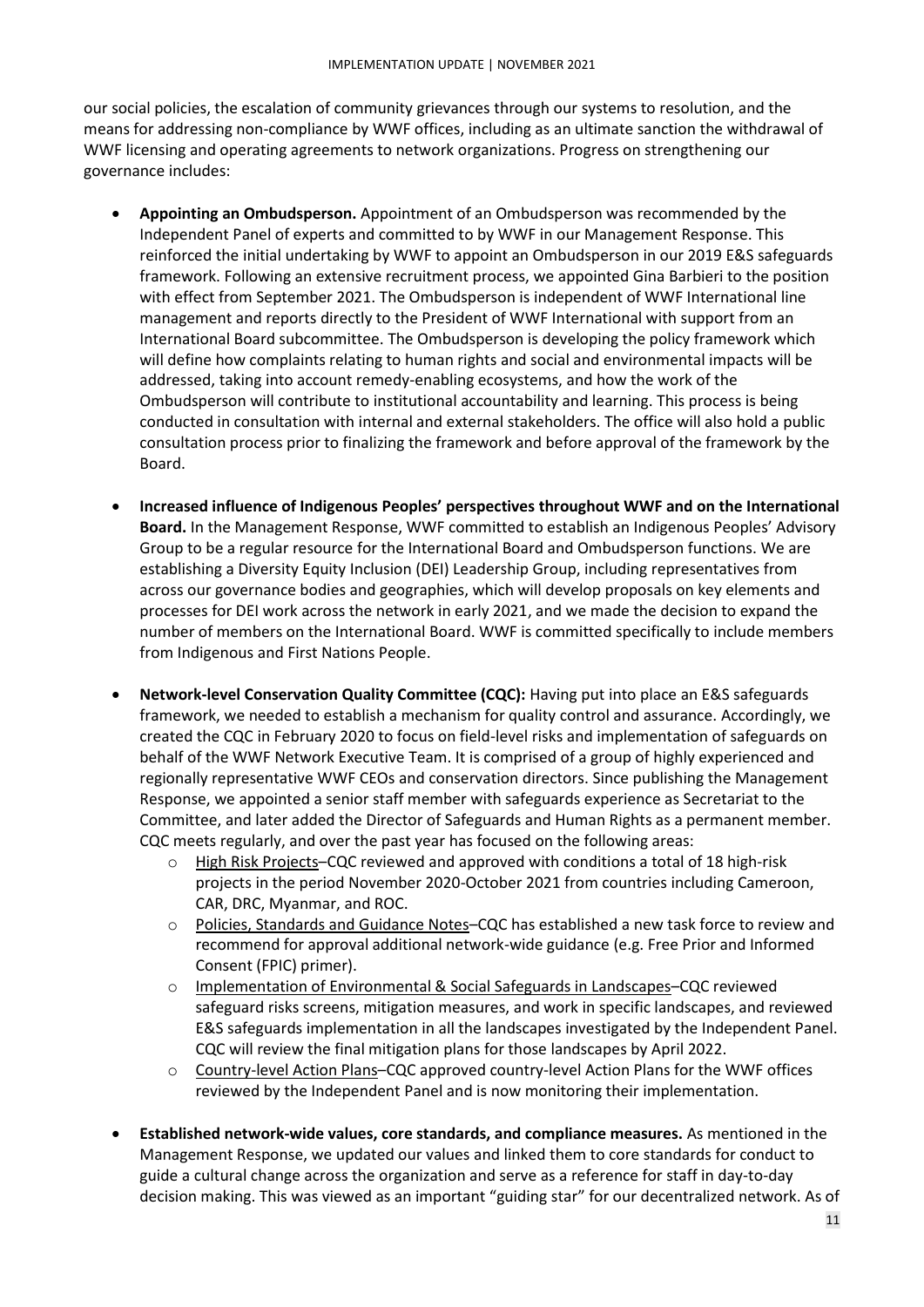February 2021, all independent boards across the WWF network have adopted a network-wide set of values and core standards. We further developed network-level accountability measures to ensure that all national organizations adhere to these values and core standards. All national organizations are now required to assure compliance with the core standards by: (1) obtaining a statement of support for the values and associated core standards from its board chair; and (2) obtaining an annual attestation of compliance with the values and core standards from its CEO. We will offer regular training and facilitate a peer exchange and review programme designed to build capacity and best practices for the implementation of values and core standards. If any WWF office fails to address violations of the values or core standards, they will be held accountable to the network through a formal mediation and escalation process.

#### <span id="page-14-0"></span>**Field Operations and Safeguards**

To help more uniformly deliver on the recommendations of the Independent Panel and the findings from our own consultations, WWF recognized the need for a consistent framework to facilitate action, including ensuring local community engagement in the design, implementation, and monitoring of field projects, fostering inclusive approaches and respecting human rights. We selected and adapted the E&S safeguards framework because it provided a clear means for implementing our commitments towards inclusive conservation and human rights. WWF's E&S safeguards builds on the IFC Performance Standards<sup>5</sup>, and are consistent with the UN Guiding Principles on Business and Human Rights<sup>6</sup>. We then required that every individual governing body within the WWF network formally approve the adoption of E&S safeguards. Every office within the network has adopted the WWF values and core standards, including those on human rights and Indigenous Peoples. E&S safeguards provide the primary system for identifying, assessing, and mitigating social and environmental risks within our field-based work.

We have sought to consistently integrate conservation and development into our field work and have made major investments in social and economic development. This work is a core foundation for field-based conservation, as livelihood development is often one of the main priorities of local communities. We recognize the need to attend to the basic needs of communities first (or simultaneously) in order to work towards conservation objectives. Because livelihood activities require a different skill set than conservation, we often partner with development NGOs that can provide this type of support (e.g. training in financial skills and tools to understand the household economy, how much income new activities could generate, etc.). Mapping the human development side carefully and using that information alongside a rights-based approach can improve the design of livelihoods projects, which is critical to ensuring inclusive conservation. We designed our E&S safeguards framework to not only achieve risk mitigation but as a tool to more consistently deliver better and more inclusive conservation. As such, a livelihoods-based approach is fundamental to our E&S safeguards framework.

The following progress has been registered in implementing this framework across our field operations:

• **Carried out a public consultation on social commitments and safeguards**. We launched a six-week public consultation in May 2021 on our social commitments and safeguards system. It was the first time we conducted a consultation on our policies, and external stakeholders welcomed the opportunity to provide input. We listened carefully and took their feedback to heart. This consultation was undertaken in addition to the broader consultation we have been undertaking with

<sup>&</sup>lt;sup>5</sup> [IFC's Environmental and Social Performance Standards](https://www.ifc.org/wps/wcm/connect/Topics_Ext_Content/IFC_External_Corporate_Site/Sustainability-At-IFC/Policies-Standards/Performance-Standards) define IFC clients' responsibilities for managing their environmental and social risks. These have been adapted and adopted by numerous development organizations around the world.

<sup>6</sup> Before adopting the E&S safeguards framework, WWF analyzed how well it would address each relevant pillar of the UN Guiding Principles on Business and Human Rights (Ruggie Principles). Some pillars relate to the State's responsibilities as custodians of human rights protections, while others are relevant to entities that must respect those rights, such as WWF. The analysis also drew upon the UN Office for the High Commissioner of Human Rights "Implementing the United Nations "Protect, Respect and Remedy" Framework (2011)". It is important to note that the Ruggie Principles are a set of guiding principles for corporations to aim for and not a compliance system. WWF's new proposed E&S safeguards framework is a compliance system, and thus comprised of policies, procedures, guidance, tools, quality assurance, grievance mechanisms, and an independent monitoring and review function.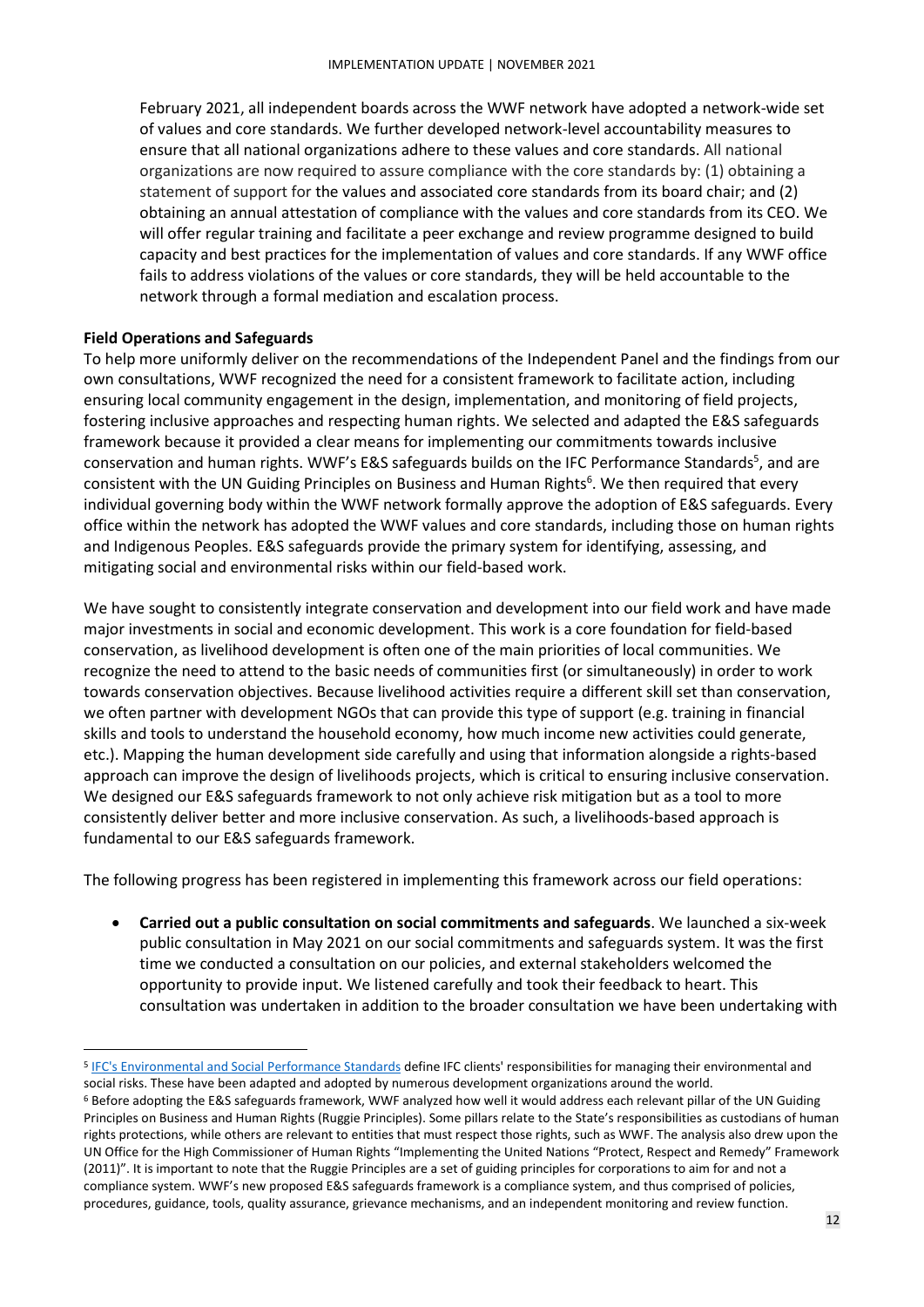human rights groups and development practitioners on our social policies. For the purpose, we created a dedicated website [\(consultation.panda.org\)](https://consultation.panda.org/) with a feedback page available to all. Additionally, we organized virtual fora with representatives of human rights organizations, organizations representing Indigenous Peoples and local communities and their interests, other conservation organizations, safeguards experts, and the international development community. These efforts were supplemented by consultations conducted by individual WWF offices with local stakeholders. The consultation generated over 1,000 comments. These are now being reviewed, with policy documents being amended where appropriate and subsequently submitted to WWF's Network Executive Team and International Board for approval, a process that is scheduled for completion by March 2022. The revised policies will replace the current versions that are currently [available on panda.org.](https://wwf.panda.org/discover/people_and_conservation/advancing_social_policies_and_principles/) We will also publicly release an interim and final report of the overall public consultation process and commence disclosure of landscape-level information, as currently outlined in the [standard on disclosure.](https://wwfint.awsassets.panda.org/downloads/2__standard_on_disclosure.pdf) We recognize that in some places, because of constraints due to COVID-19, we could not engage Indigenous Peoples and local communities as directly and systemically as desired. This consultation should be viewed as an initial step in a process of continuous learning, and we will engage Indigenous Peoples and local communities for additional feedback on our policies and commitments as we engage with them in landscape-level E&S safeguards consultations.

- **Boosted capacity and expertise to operationalize E&S implementation.** Recognizing the commitments we've made are ambitious and require significant new capacities, we are adding new staff and building our own capacity in order to implement E&S safeguards fully. This includes:
	- o As described in the Management Response, WWF-US and WWF International, as the two network entities directly managing country offices, have a combined safeguards team of 15 experts, who mentor a community of safeguard practitioners (approximately 50 staff whose jobs include duties relating to E&S safeguards implementation) and together lead the drive to implement E&S safeguards across the network. At the start of the reporting year, the network had three designated officials able to provide quality assurance and final approvals for safeguards risk categorizations and mitigation plans. Following extensive training, this group has been expanded through the accreditation<sup>7</sup> of an additional 15 experts charged with performing due diligence functions. This has been a critical step to bolster the requisite internal capacity to operationalize the E&S safeguards. This past year, we also expanded the role of the Director of Safeguards to formally include human rights and appointed an IPLC (Indigenous Peoples and Local Communities) Focal Point.
	- o As described in the Management Response, WWF trained all 7,500 staff members around the world on E&S safeguards utilizing a customized training module designed explicitly for this purpose. We have further made the training module a mandatory component of onboarding for all new staff across the network.
	- $\circ$  In 2021, WWF also delivered deeper technical training on understanding and implementing safeguards in the context of WWF's project cycle. The course was piloted in Germany, Switzerland, and Uganda, and then adapted to a 'train the trainer' format.
- **Established mechanisms to hear and address grievances.** In our consultations with human rights and development groups, we heard that fostering a culture among staff of being willing to hear about problems, even if it is difficult, was critical to building trust with communities. Grievance mechanisms were specifically identified as a means to provide accountability to communities as they provide a channel for stakeholders to raise concerns with WWF where they believe our policies have not been met during implementation. Holding regular meetings with communities and ensuring staff really know the communities with whom they work are also important methods for responding to grievances before they become conflicts. The E&S safeguards framework requires the

 $^7$  To support the accreditation and training programmes, WWF developed in 2021 several tools and guidance documents to help staff both practically apply E&S safeguards within their work and to navigate complex issues.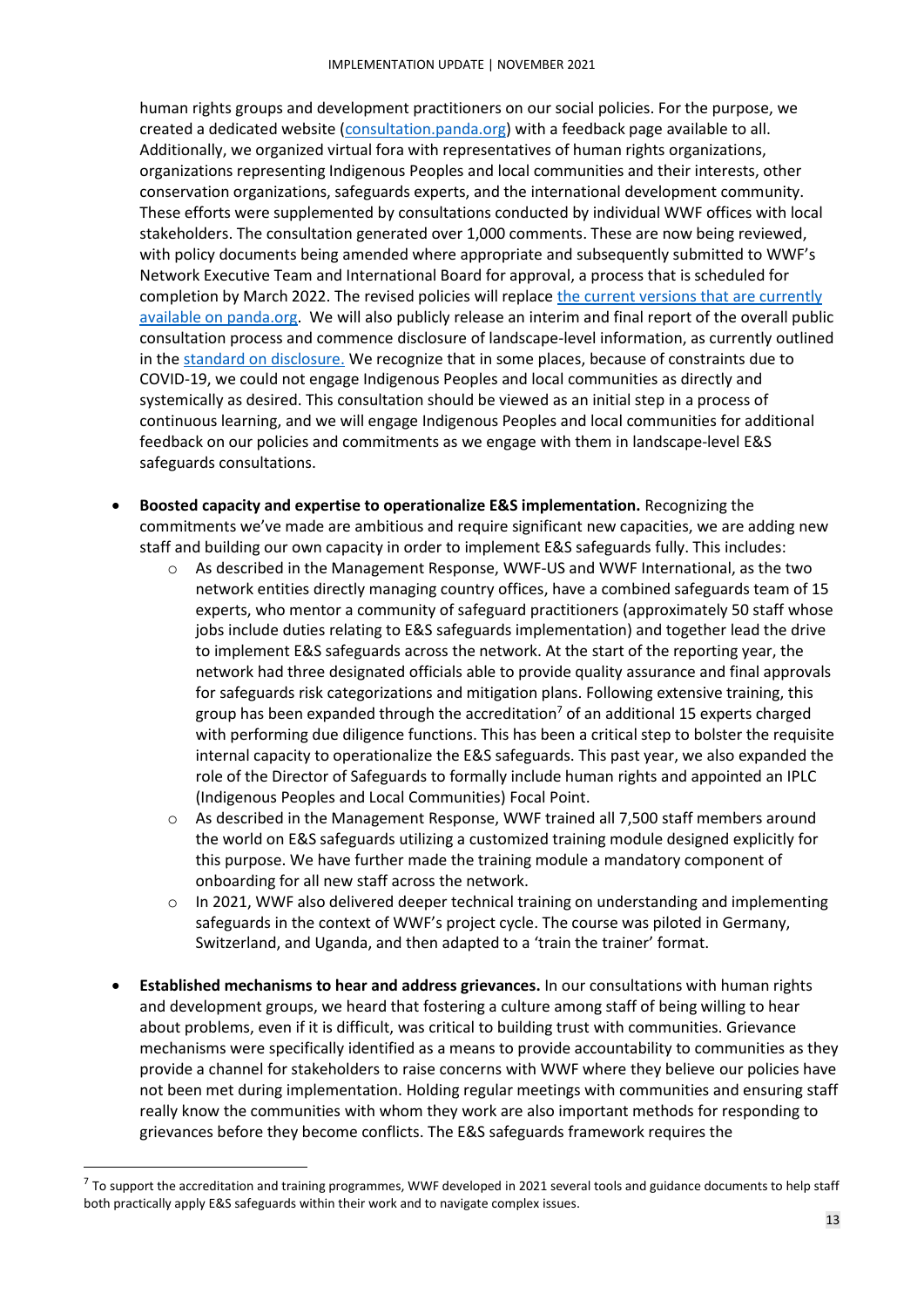implementation of a grievance mechanism as a means of assuring accountability to communities.

In the Management Response, WWF committed to establishing grievance mechanisms at the country-office level in all countries in which we operate as well as landscape-level mechanisms in places with the highest level of risks<sup>8</sup>. As of November 2021, 48 offices (approximately 63%) have established country-level grievance mechanisms, and all offices are scheduled to complete this process by July 2022 in line with our *Speak Up!* [core standard.](https://wwfint.awsassets.panda.org/downloads/core_standard___speak_up_vmar2021.pdf) As mentioned in the Management Response, third-party managed grievance mechanisms have already been established in Lobéké National Park (Cameroon) and the Dzanga-Sangha Protected Area Complex (Central African Republic). A similar grievance mechanism is being established in Salonga National Park (Democratic Republic of the Congo). However, our ability to establish and support third-party managed grievance mechanisms hinges on the capacity of local organizations to implement. A longer term challenge is to provide sustainable funding for these mechanisms.

- **Sought guidance on human rights.** In addition to hiring an Ombudsperson, we committed in the Management Response to establishing a Human Rights Advisory Group. Following the public consultations mentioned above, we began the process of finalizing terms of reference and identifying members for the Group. This process is expected to be completed by June 2022. In the meantime, we have two human rights experts under contract to provide advisory services to our ongoing efforts, including the Human Rights Statement described in th[e Third-Party section.](#page-20-0)
- **Expanded WWF International capacity on oversight, risk management, and assurance.** WWF International has added 11 new positions, including regional expertise such as a new Congo Basin Region Director, Africa Regional COO, and Senior Legal Counsel (Africa). As the home office for many Africa programme offices, WWF International has strengthened its management and oversight functions, particularly in managing high-risk projects, grievance mechanisms, transparency, and accountability. The WWF International Quality Assurance Committee, which supports leaders of country offices managed by WWF International in improving conservation delivery for greater impact, has met regularly since November 2020 and reviewed objectives, risks and mitigation measures for 67 proposals in that time, the majority of which are in Africa (76%).

The above supports the implementation of safeguards in WWF's field activities. Having put in place the necessary staff and systems, we have been able to increase our efforts to operationalize safeguards in the landscapes and seascapes where we work. **WWF has completed screening for environmental and social risks in 93 landscapes and seascapes and has advanced efforts underway in an additional 127 landscapes.** This includes all landscapes that were subject to review by the Independent Panel. Many of these offices are now beginning work on developing mitigation plans to address risks. Our E&S safeguards framework applies the principle of proportionality whereby mitigation actions and risk management are enhanced in places with weak governance, poor records on human rights protections, inadequate access to justice, or lack of rule of law. We have been focusing our efforts and dedicating resources within these areas, especially on work including engagement with Indigenous Peoples; where governments are proposing new resource restrictions for conservation that may impact local communities; and where we are providing funding and technical assistance to third parties (including governments and local communities) for conservation law enforcement.

As an example of how the process works, we describe here how WWF conducted the E&S safeguards risk screening process for the Terai Arc Landscape (TAL) programme in Nepal:

<sup>&</sup>lt;sup>8</sup> We are determining the need for landscape-level grievance mechanisms based on a suite of criteria, including if the landscape is in a country identified by the World Bank Group as a [fragile and conflict-affected situation](https://www.worldbank.org/en/topic/fragilityconflictviolence/brief/harmonized-list-of-fragile-situations) and high levels of risks are identified with respect to our E&S safeguards standards. Where countries are designated as conflict-affected states due to a localized or regional conflict, this requirement applies only when WWF's work is implemented in those conflict zones.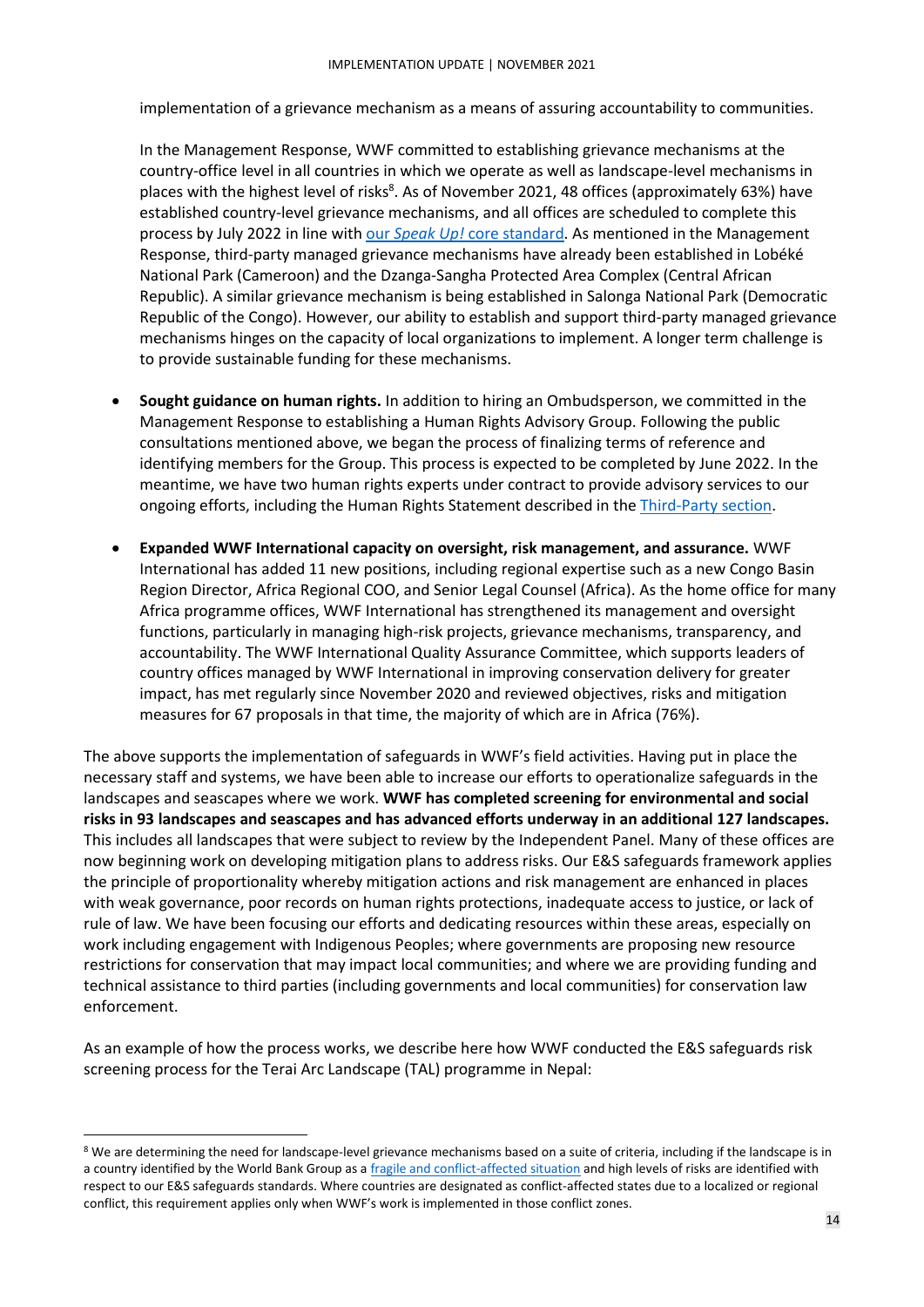WWF conducted a broad stakeholder consultation process with Indigenous Peoples and local communities as a central part of the mitigation framework development process. The consultation deepened our understanding of project-related risks, helped assess the effectiveness of existing mitigation measures, and offered new insights on adapting project interventions to achieve more positive social impact. Diverse sections of Indigenous People and local communities were identified for consultation based on their specific socio-ecological features. A detailed mapping of Indigenous Peoples and other highly vulnerable, marginalized groups was overlaid with conservation threats and WWF priority sites to guide the consultations. Individuals, groups, Indigenous Peoples' organizations, and civil society organizations were included as respondents, allowing for a better understanding of the interests and perceptions of Indigenous Peoples and local communities.

A key finding from the stakeholder consultation process was that some groups of landless farmers, Indigenous groups, and other vulnerable people are not adequately represented in the governance and decision-making structures of the community forest management and buffer zone organizations. Consequently, they are more susceptible to being excluded from access to project benefits or affected by reduced access to natural resources. WWF-Nepal has begun work to address this issue at a landscape level by commissioning a study to identify and address gaps in the inclusion of marginalized groups from buffer zone management institutions and community-based forest institutions. The study will serve as a basis for policy advocacy to promote needed regulatory and governance changes. At the project and operational level, we will also implement capacity building programmes in buffer zones and community-based forest institutions to increase participation of marginalized communities and other vulnerable groups, strengthen project design accordingly, and institute stronger monitoring and due diligence procedures.

#### <span id="page-17-0"></span>**Support for Law Enforcement<sup>9</sup>**

Conservation often takes place in remote areas with weak governance, conflict over access to natural resources, power inequities, and social insecurity. It is within this context that some government rangers have abused human rights, which WWF fully condemns.

Illegal wildlife trade is a key factor in conflict. The vast, illegal wildlife trade is driven by international markets and criminal syndicates with substantial financial resources. They have not only contributed to the serious decline in flagship species like tigers, rhinos, and elephants, but they also profit from wildlife and trade in wildlife products with little benefit accruing to communities. Meanwhile, some communities have ended up the casualty of law enforcement activities undertaken by governments to address wildlife crime, and in some countries, local sustainable use has been criminalized in ways that disfranchise communities. Inclusive conservation requires these issues are addressed. Because communities depend on critical social and economic assets from wildlife and natural resources, they often have a vested interest in ensuring their sustainable use. Law enforcement needs to be undertaken with a view towards incorporating communities into the enforcement mechanisms, respecting their rights, and safeguarding them from the activities of unscrupulous interest groups and criminals. Our work on enforcement seeks to make this paradigm shift possible.

As indicated in the Management Response, WWF has already adopted overarching Principles on Enforcement and Rangers, which were approved as part of the E&S Safeguard Standard 7 on Community

<sup>9</sup> Wildlife crime is part of an organized and transnational network similar to the global drug trade. It generates billions of dollars in annual revenue that help fund militant and terrorist groups around the world. Interpol found 84% of countries surveyed reported convergence between environmental crime and other types of serious crimes including murder, money laundering, piracy, and drug and firearm trafficking. In some of the places where WWF operates, wildlife crime has supported the proliferation of arms, violence, and corruption. It has taken rangers' lives and robbed local communities of their natural resources. We recognize that environmental crime is a global and complex issue. In addressing it, we need to work closely with local communities, whether the work is led by communities, national governments, or others.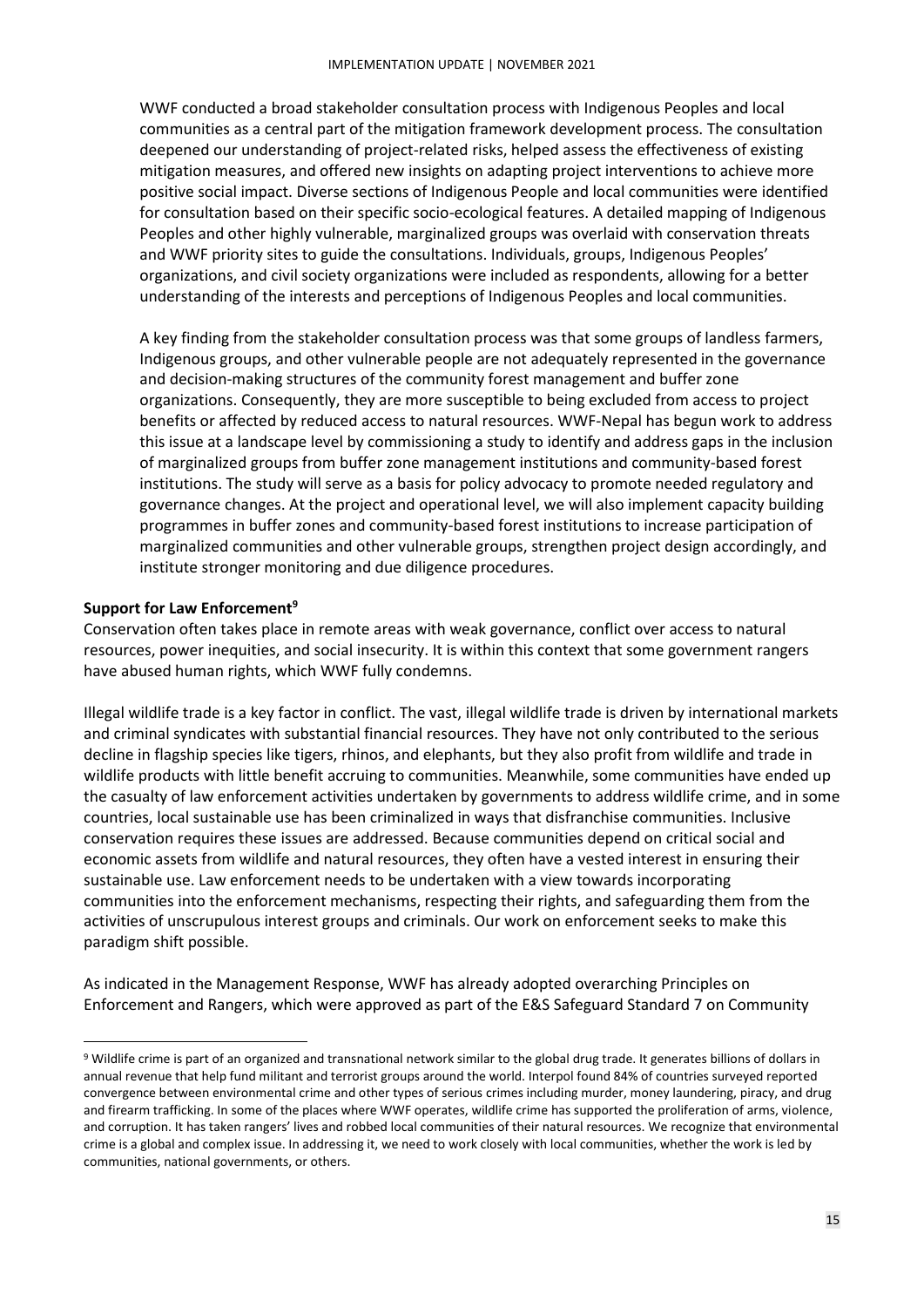Health, Safety and Security. As part of our efforts to concretize our commitment to supporting ethical and equitable conservation law enforcement, we helped launch th[e Universal Ranger Support Alliance \(URSA\),](https://ursa4rangers.org/) a coalition of eight international NGOs, which launched it[s five-year Global Action Plan](https://www.ursa4rangers.org/ursa4rangers-resources/) in July 2021. The Global Action Plan is designed to build a professional, accountable, responsible, and representative ranger workforce. The Global Action Plan is available on the URSA website in English, Portuguese, and Spanish, with translations underway in additional languages. Our work with URSA helps supplement our internal risk mitigation measures with respect to support for the ranger workforce.

Where WWF provides support for government-discharged law enforcement activities, we are committed in the Management Response to take additional steps to implement the necessary due diligence and frameworks to advance human rights protections by the responsible government entities. WWF:

- **Helped develop a reference code of conduct.** Working with our URSA partners, we supported the International Rangers Federation (IRF) to develop the first ever [global code of conduct,](https://www.ursa4rangers.org/ursa4rangers-resources/) released in April 2021 following extensive review by conservation area authorities, ranger associations, conservation organizations, and human rights groups, including the UN Office of the High Commissioner of Human Rights, who wrote the foreword. Over 1,800 experts from more than 50 countries provided their feedback on the code of conduct in two rounds of global consultations. URSA also supported the IRF in developing detailed guidance, published in October 2021, to help ranger employers apply the code of conduct without diluting its provisions. To further support rollout, URSA initiated a campaign to raise awareness of the code of conduct and guidance in 2021, which included the production of [a series of videos](https://www.ursa4rangers.org/videos/) and hosting workshops in multiple languages.
- **Implemented in-country training programmes.** WWF is working with multiple ranger colleges to incorporate human rights and relations with local and Indigenous communities in training curricula. For example, we are supporting the government of India in reforming the ranger training curricula in 28 training colleges and held four regional workshops across the country. In Cameroon, we have conducted human rights training for law enforcement agency staff (e.g. rangers, park managers) in Lobéké and Tri-National Dja-Odzala-Minkébé (TRIDOM) in collaboration with the National Human Rights Commission of Cameroon.

In addition to training rangers, WWF recognized in the Management Response that training on these topics should be provided to the judiciary and senior government officials. Such an undertaking would need to be led by other partners with expertise in this area. Because legal systems vary significantly from country to country and local partnerships are critical to success, we also understood that targeted efforts were needed rather than adopting a global, systemic approach. For example, in Nepal, WWF-Nepal has conducted training on human rights for law enforcement agency staff (e.g. rangers, conservation officers, police, Nepali Army, forestry officials) across all seven provinces in collaboration with the Judges Society of Nepal and the National Human Rights Commission.

• **Supported efforts to improve standards, training, and welfare for rangers.** WWF is working with URSA partners to develop a concise, globally agreed-upon summary of what a competent ranger must be able to do and a framework to help build trusting, harmonious, and respectful relationships with Indigenous Peoples and local communities (including what factors erode such relationships). These tools are aimed at rangers and their employer institutions in conservation areas and will build from experiences across governance types, including conservation areas under the governance of Indigenous Peoples and local communities. Currently, an advisory group is being created with representatives from the ranger workforce, Indigenous Peoples, local communities, and human rights experts, and a draft framework is expected in March 2022. This is intended to support the initiative for the professionalization of rangers, setting a broad benchmark for ranger competence and professionalism that can be clearly communicated, understood, and respected.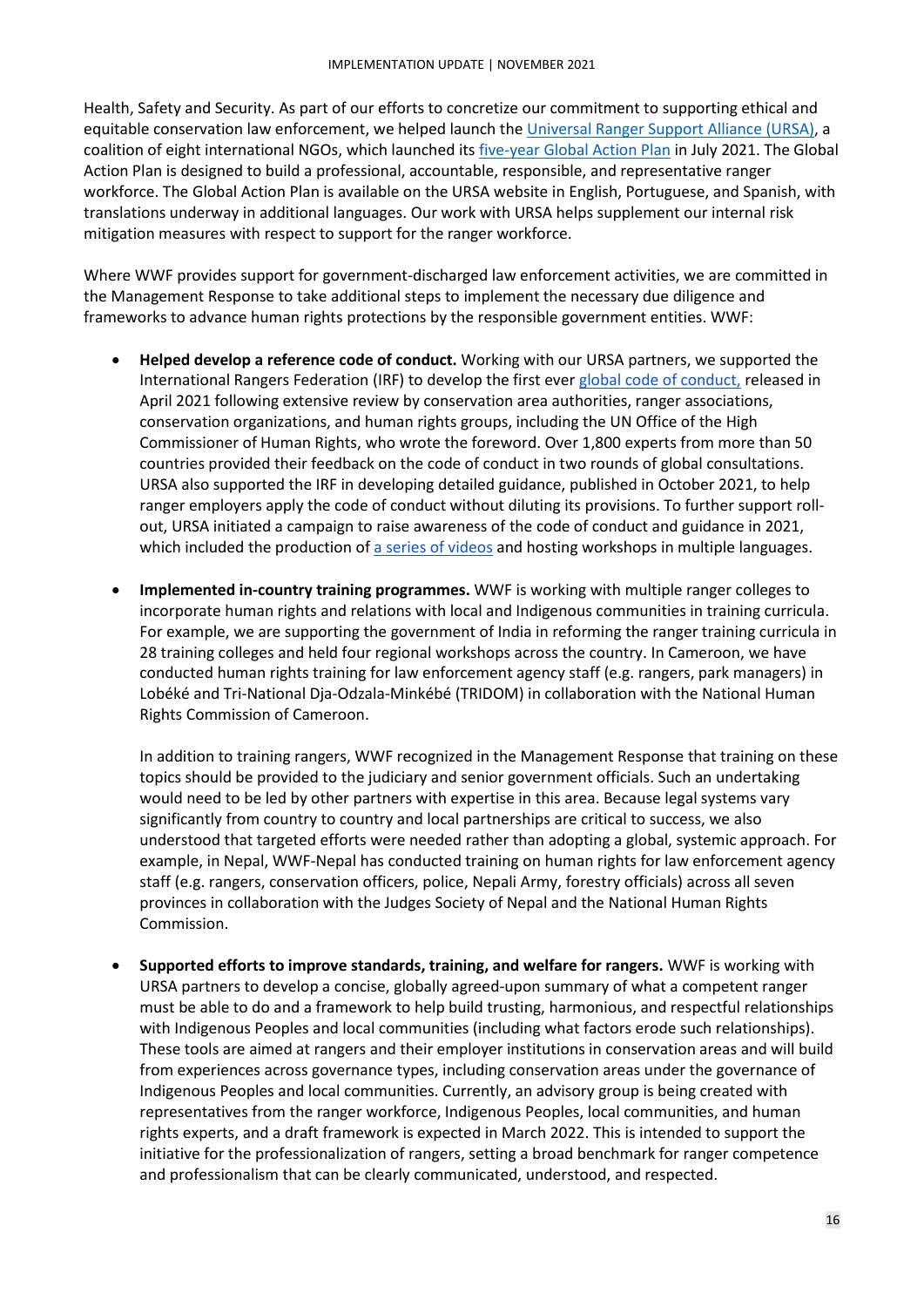One of the challenges in addressing human rights in law enforcement is gender imbalances. Broader representation of women in ranger teams will likely have an impact in terms of reducing misconduct in the context of human rights. Working through URSA, we have been reviewing gender representation in ranger workforces and found that only 3-11% of rangers are women. The report titled ["](https://www.ursa4rangers.org/ursa4rangers-resources/)[Towards Gender Equality in the Ranger Workforce](https://www.ursa4rangers.org/ursa4rangers-resources/) - Challenges & Opportunities" was shared at the Ranger Roundtable hosted by the IRF in July 2021. The report is the first comprehensive and global analysis of the challenges in and opportunities for bringing gender equality into ranger workforces and is currently being translated into Spanish and French.

• **Strengthened WWF's risk assessments and measures to design proportionate responses.** As noted in the Management Response, we developed the "Mitigation Planning Tool for Conservation Law Enforcement", a due diligence tool, to help ensure our activities conform to our principles regarding support to law enforcement agencies and their staff. The tool is designed to assist offices in understanding local law enforcement and judicial capabilities, identifying related risk mitigation needs (including training and capacity), and tracking implementation requirements. In April-July 2021, it was reviewed and tested in eight countries (Cameroon, Kenya, Madagascar, Malaysia, Mexico, Nepal, Peru, and Zambia) and we are currently revising the tool based on those inputs. In early 2022, the updated tool will be applied where we are supporting third-party law enforcement activities and risks have been identified through the safeguards framework, as the tool serves as a starting point for developing specific risk mitigation measures.

While we continued to codify our law enforcement safeguards and guidance, we also enhanced internal capacity. We created regional wildlife crime hubs (i.e. East Africa Wildlife Crime Hub, Central Africa Wildlife Crime Hub, Southern Africa Wildlife Crime Hub, Latin America Wildlife Crime Hub, and Asia-Pacific Illegal Wildlife Trade Hub) to strengthen the capacity of on-the-ground teams. Through the hubs we are creating awareness of human rights issues and strengthening the capacity for implementation of WWF policies and standards. WWF-US has further designated a lead law enforcement position and WWF International is in the process of finalizing a similar position, which we anticipate will be filled by June 2022. These roles are designed to help ensure the outcomes of enforcement—whether conducted by communities or government—are successful and done in a way that respects human rights.

- <span id="page-19-0"></span>• **Promoted the use of the Spatial Monitoring and Reporting Tool (SMART).** SMART, which is now operational in 1,000 sites across 60 countries, was designed to help monitor ranger activities on the ground. Through data collection, analysis, and assessment, SMART provides anti-poaching, law enforcement, and management efforts with the information required to make informed and decisive action—not only for management and enforcement purposes but also for accountability. In 2020, WWF conducted an assessment of 49 SMART sites spanning 14 countries in Africa and Asia to identify the challenges in implementation. Management oversight by the government conservation authorities and lack of capacity were identified as key challenges. To address this, a global [SMART](https://drive.google.com/file/d/1UUBWN0Eu1ncClLCBfOdOqMSuePYzIRJ8/view)  [Competences](https://drive.google.com/file/d/1UUBWN0Eu1ncClLCBfOdOqMSuePYzIRJ8/view) register was developed and released in July 2021 with the goal of defining and classifying the competences needed to use SMART effectively in adaptive management of conservation sites. It helps SMART trainers and users identify competence needs, define capacity building curricula, and include SMART-related tasks in the job descriptions of staff from SMART teams. Additional tools and guidance will be provided by the SMART Partnership in the future.
- **Promoted citizen science techniques to promote community participation and governance.** WWF supports efforts to assist communities in actively monitoring natural resources and changes in their environment based on criteria important to them. This is an innovative and rapidly developing field. A "citizen science" version of SMART, called SMART Collect, was developed to support community reporting and launched in October 2021. Additionally, WWF is currently exploring an opportunity to partner with University College London to bring the ExCiteS (Extreme Citizen Science) programme to landscapes, starting with Salonga in the DRC. ExCiteS provides technology and training to help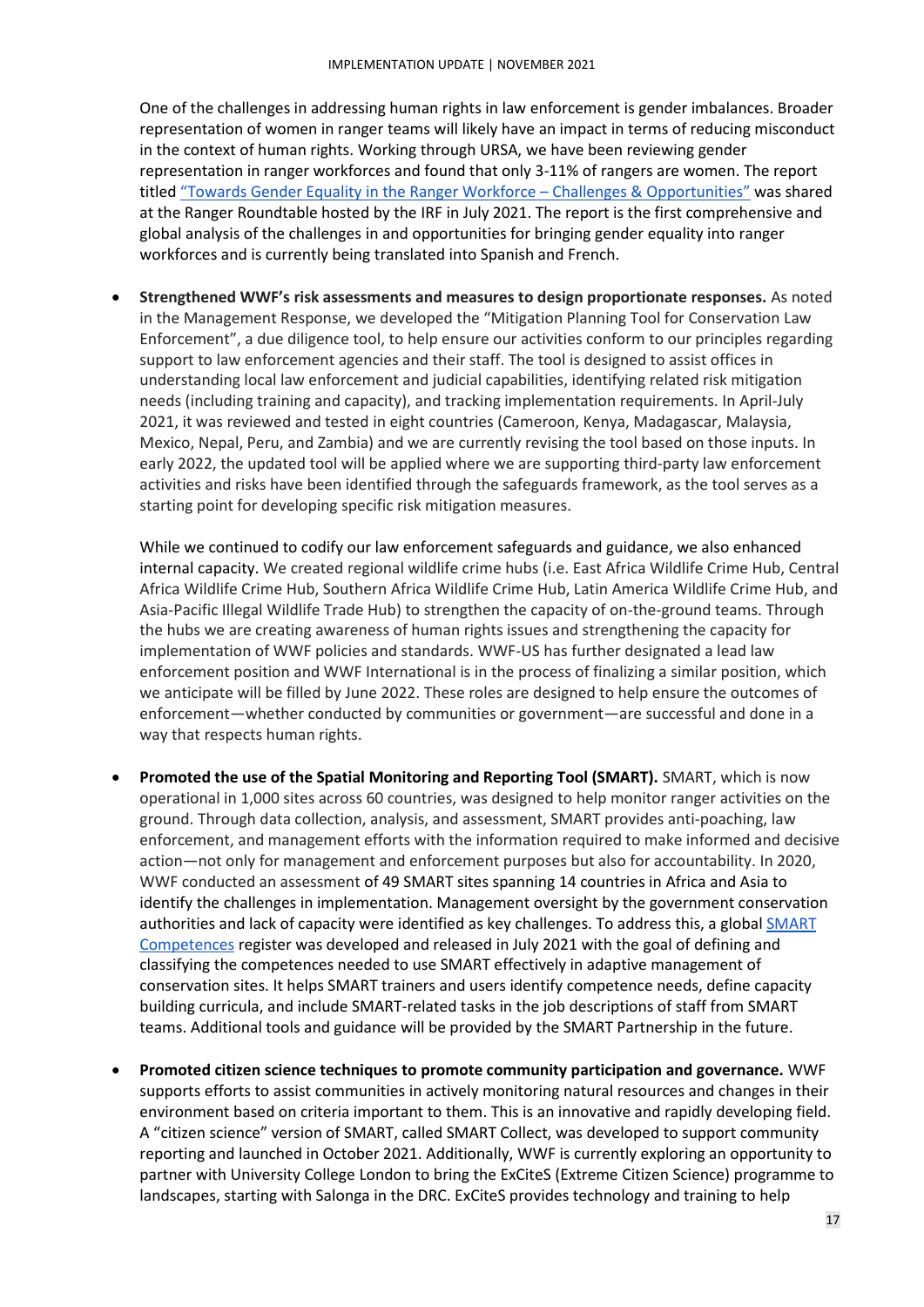community members actively monitor natural resources, with community conservation volunteers playing key roles in supporting and leading community initiatives and acting within a network to disseminate information horizontally and vertically. Community monitoring in Salonga is expected to help reduce both poaching and misconduct from rangers over time.

As an example of how the process works, we describe here a case study from Malaysia:

WWF-Malaysia's 2015-2018 survey showed that there had been a 50% decline in tiger density in the Belum Temengor tiger landscape since the baseline study was conducted in 2009-2011. The baseline study originally showed that Royal Belum State Park had the highest density of tigers in the entire country at the time with plentiful tiger prey, especially sambar deer. The alarming decline that followed can be attributed to the influx of foreign poachers setting large numbers of snares for wildlife species and targeting high-value forest produce such as agarwood. To address this, WWF-Malaysia established Project Stampede in which 15 teams, comprising 75 Orang Asli Indigenous People, patrol Belum Temengor. Although these rangers do not have enforcement powers, they act as the eyes and ears for the enforcement authorities and report poaching incidents to aid enforcement operations. These teams frustrate poachers by continuously dismantling snares and deterring them with their presence. In addition, this provides Indigenous communities with an alternative livelihood. Since Project Stampede was established, snare encounter rates have declined by more than 90% compared to FY17's baselines. In 2019 and 2020, the Project Stampede team covered more than 22,000km on foot, making this the most intensively patrolled landscape in Malaysia.

#### <span id="page-20-0"></span>**Third-Party Assurance**

Governments are responsible for protecting human rights. WWF and other civil society organizations must respect human rights and play a critical role in advocating and leveraging our agency to support governments in fulfilling their obligations. We committed in our Management Response to better use our agency to influence realities on the ground. Several steps have been taken in this regard, although this is a complex area (se[e Challenges](#page-21-0) below). Examples of where we have strengthened advocacy with governments to more proactively address human rights include:

- **DRC:** In Salonga National Park, WWF predicated negotiations relating to renewing the partnership on a demonstrated commitment by the government to strengthen human rights protections. The final agreement, signed in October 2021, reflects commitments by both parties to advance more inclusive and sustainable conservation. In negotiating the agreement, we were closely guided by the commitments made as part of WWF's Management Response to the Panel's report. The agreement prioritizes community development, respect of rights, and professionalized law enforcement, bringing in specialized partners to embed rights-based approaches in conservation work and the government's anti-poaching efforts. All activities under the partnership will be undertaken in compliance with WWF's social policies and E&S safeguards framework to help avoid or mitigate any unintended negative impacts.
- **Nepal:** In response to media reports in July 2020 of incidents involving alleged abuses of Chepang Indigenous People by government personnel in the Chitwan National Park area, WWF-Nepal immediately urged senior government officials to investigate and reached out to the National Human Rights Commission of Nepal to explore ways of providing expanded human rights guidance to national park staff. WWF-Nepal also placed a hold on funding for conservation law enforcement support activities across Chitwan National Park pending evidence of substantial progress in the government investigation. We took these steps even though the alleged incidents took place in areas of the park where WWF does not work. Since then, the Department of National Parks and Wildlife Conservation and the Nepali Army have transferred implicated personnel or suspended them from duty while investigations take place.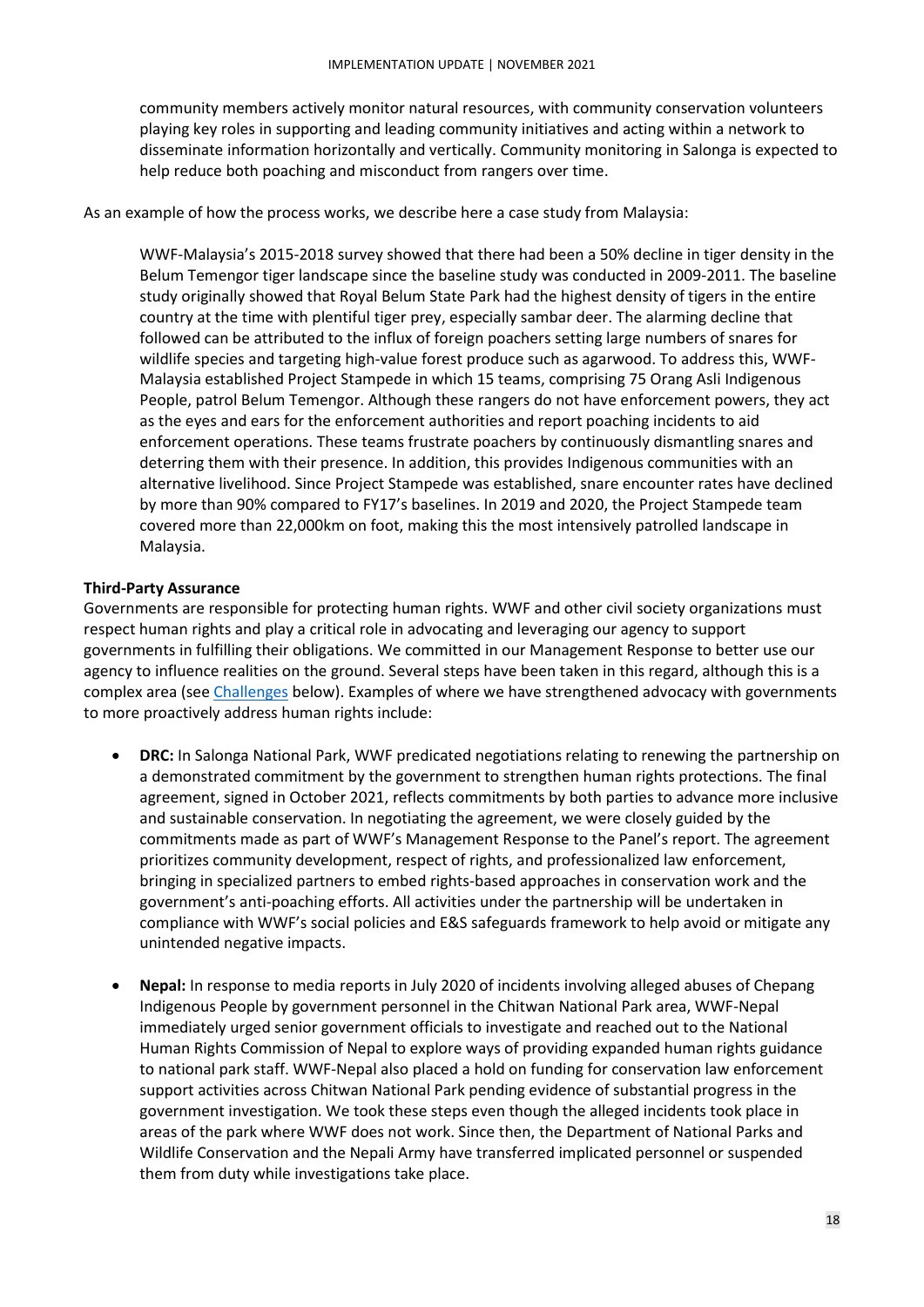The following progress was made in more systematically exercising our influence with government partners responsible for human rights protections in places where WWF operates:

- **Sharing Human Rights Statements with government partners.** An affirmative statement on WWF's commitments to human rights was circulated to key government partners in Cameroon, Central African Republic, Democratic Republic of the Congo, Republic of Congo, India, and Nepal. By June 2022, we will have shared this affirmative statement in all countries where we partner with governments on conservation field work that includes work with Indigenous Peoples or technical support for rangers engaged in conservation law enforcement, or where field work proposed by governments and supported by WWF may lead to new resource access restrictions for communities. **Defining contractual clauses on human rights.** In consultation with human rights experts and legal counsel, WWF is developing draft human rights provisions for new agreements with governments and other partners in area-based programmes. These provisions will reinforce our ability to withhold project funding where human rights protections need to be further strengthened. They will be finalized no later than March 2022.
- <span id="page-21-0"></span>• **Embedding our human rights commitments in new agreements** with governments and other partners in area-based programmes when contracts are renewed or new partnerships form.

## **CHALLENGES**

The Independent Panel report provided valuable foundational advice on how to strengthen human rights in conservation in fragile and conflict-affected places. This advice is not only pertinent to the entire conservation community but also reflects the interlinkages between conservation, development, and governance. In our Management Response, we laid out the measures WWF would take to address the Panel's recommendations. While we have made progress as detailed in the preceding pages, we recognize that our ambition is high. Further, we have been confronted with challenges, some unique to WWF given our federated structure and others common to the conservation sector more broadly. We are committed to continue doing our utmost to address these and realistically report on efforts, progress, and setbacks. Some of the greatest challenges we face include:

- **Risks of speaking out.** Sometimes it is hard to speak out in a particular country. Indeed, we experienced instances in the past year where WWF staff were threatened as a result of speaking out. Environmental defenders around the world are at risk. Research published in 2020 found that in one-fifth of environmental conflicts around the world, activists face criminal charges or are imprisoned as a result of their work defending natural resources: in 18% of those cases, activists were victims of physical violence; in 13%, they were murdered<sup>10</sup>. As we advocate for the safety of communities, we also have a responsibility to ensure the safety of our staff. In some circumstances, it may be safer and more effective for all parties to take action behind the scenes rather than taking a public stance. Groups not based in country can better afford to speak publicly. We need the human rights and conservation communities to come together to find solutions. In fact, our power is amplified by working together. When similar-minded organizations collaborate, we all benefit from strength in numbers and the risks associated with standing up for peoples' rights are diminished.
- **Persevering through conflicts.** There are unique challenges to operating in countries with weak governance, in conflict or post-conflict states, and in remote areas of fragile and conflict-affected countries. In these places, there is a greater need for funding to implement rights-based approaches, safeguards, and measures to strengthen the protection of human rights by governments, which requires collaboration with donor countries and institutions. In some circumstances, WWF has to

<sup>&</sup>lt;sup>10</sup> Arnim Scheidel, Daniela Del Bene, Juan Liu, Grettel Navas, Sara Mingorría, Federico Demaria, Sofía Avila, Brototi Roy, Irmak Ertör, Leah Temper, Joan Martínez-Alier, Environmental conflicts and defenders: A global overview, Global Environmental Change, Volume 63, 2020, 102104, ISSN 0959-3780[, https://doi.org/10.1016/j.gloenvcha.2020.102104.](https://doi.org/10.1016/j.gloenvcha.2020.102104)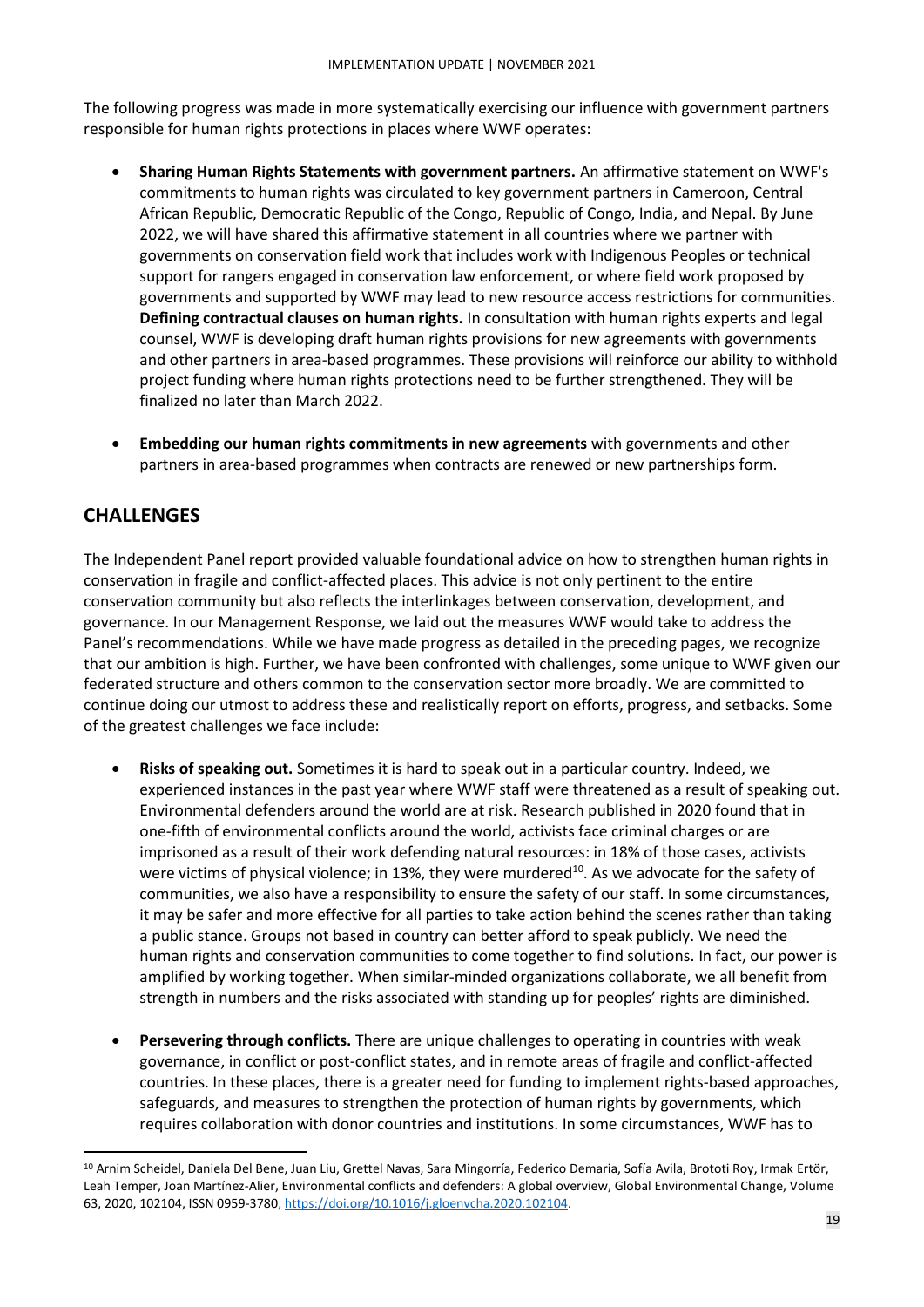measure the costs, benefits, and risks of withdrawing from such a country or place, taking into account the fact that in some cases withdrawal may actually lead to worse conditions for communities both in the context of support for their livelihoods but also in terms of respect for human rights. In Dzanga-Sangha, Central African Republic (CAR), where we have worked for decades, WWF chose to stay during times of conflict, notwithstanding the major challenges of operating in those conditions. More recently, there has been relative peace and stability in the CAR, and the communities have benefitted from our commitment. These are challenging decisions to make.

- **Operating in places with weak access to justice.** Governments must provide access to justice. Access to justice includes the ability to obtain representation and bring matters to the courts, and it is essential both to support victims in asserting their rights as well as to hold offenders accountable. However, conservation work often takes place in remote areas within fragile states, where the rule of law and access to justice is weak. While states are responsible for their justice systems, WWF and other conservation organizations can play an important supporting role when alleged criminal acts occur in project areas. Conservation groups like ours can act to amplify the voices of those harmed and press governments to provide access to justice. We have established clear steps for staff to take should they become aware of criminal allegations in places with weak access to justice. When we work with a government that is failing to meet its obligations related to access to justice and other human rights, we have a series of escalating steps including suspension of funding and, ultimately, withdrawal from the project or country if the government does not act.
- **Proportionality in applying safeguards.** While we've made significant progress in addressing safeguards, it has been asymmetric across countries and in the land- and seascapes where we operate. We signalled in our Management Response that the measures we would take would follow the principle of proportionality; that is, we prioritize mitigation measures for risk where risks are assessed as higher. Although we have taken this approach, we have also remained committed to screening all our field work no matter the location, including in countries where human rights protections are strong (i.e., where there is strong governance, rule of law, and access to justice) and where risks are low. Going forward, we need to consider the relative weight afforded to risk screening in such places. There are trade-offs in terms of staff time and resources that must be factored into the equation.
- **Scale of effort.** A related point is that we are committed to applying safeguards in ongoing programmes and not only to new initiatives. We agreed to primarily address safeguards at a landscape level, which provides the locus for most WWF interventions. There are over 300 land- and seascapes that need to be screened using a comprehensive tool developed for the purpose. We have adopted an online project management platform, which helps support this process by allowing every WWF office as well as a steering committee, management team, and workstream leaders to assess implementation progress in real-time (see Annex 1). However, the scale of the task remains challenging given that this is the first time in the conservation sector that an institution has taken such a comprehensive approach to applying safeguards. Relatedly, our focus is on building safeguards and human rights into the culture of our conservation work. We have therefore sought to build internal capacity through staff training, learning by doing, and the induction of new staff with extensive skills and expertise in the arenas of safeguards and human rights—instead of hiring external consultants who would more quickly conduct screens but leave without advancing internal expertise. Because this is such a major undertaking, a large focus of activities over the past year has been on building capacity, which is critical to the long-term effectiveness and sustainability of our measures. We underestimated the work and time required to build this foundation—a key lesson learned that we are sharing with our conservation agency peers.
- **COVID-19 and field consultations.** We have instituted changes to assure that the voices of communities are better heard in the places we work and to improve our ability to meet our commitments. However, these rely on effective and full consultations, which have been difficult to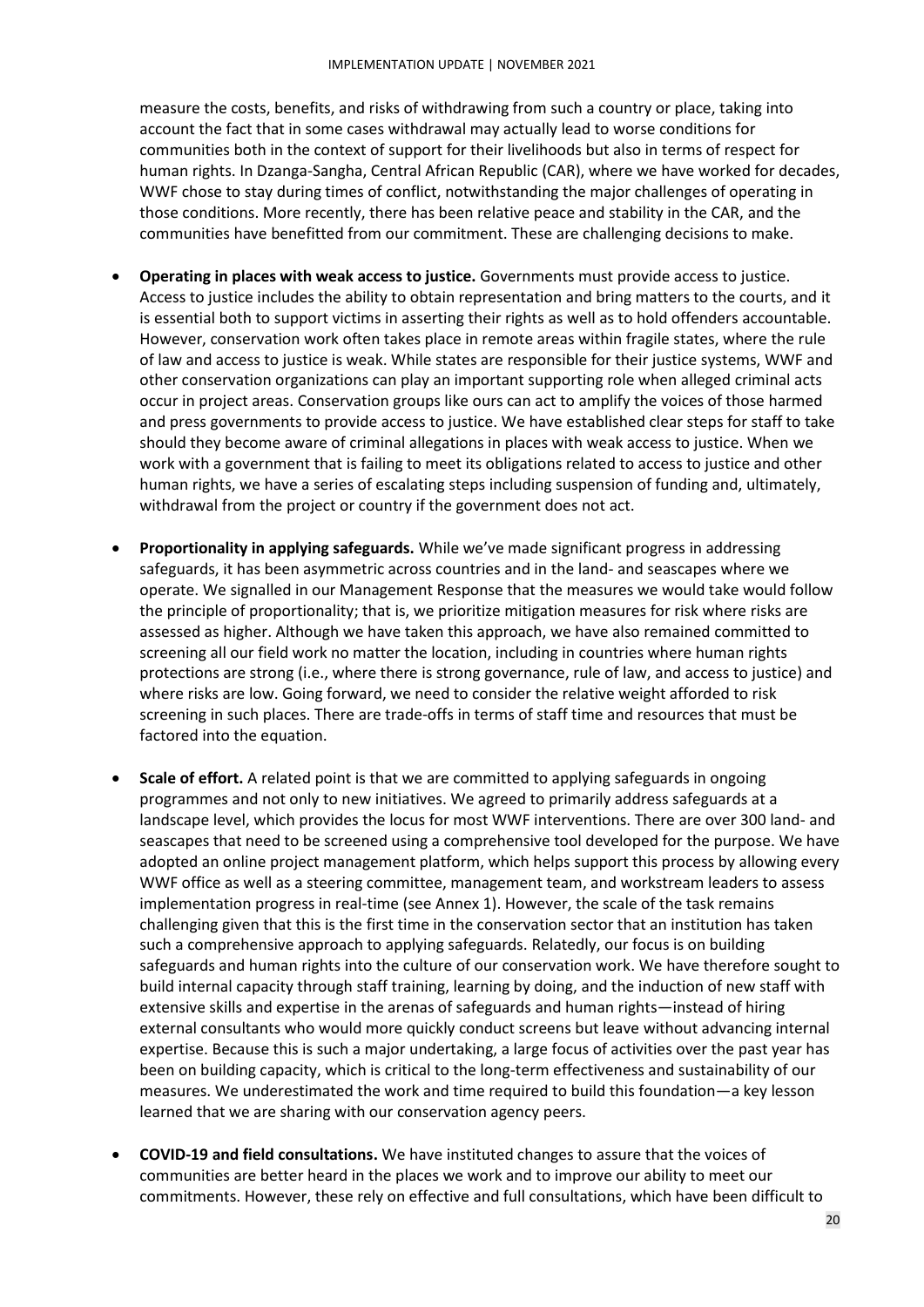undertake due to COVID-19-related restrictions on operations and in-person exchanges with communities. We have tried to address these by focusing on the overall architecture through our public consultation on draft social policies and safeguards and the establishment of the office of the Ombudsperson. We recognize that progress must be steadier in the next two years, circumstances permitting.

The pandemic and related restrictions have created issues in the field that hampered much of our work with communities due to difficulties of outreach and health risks associated with this. Health and safety issues should not be underestimated. Dynamic infection rates, periodic lockdowns, and wide-ranging government actions have materially compromised our ability to deliver work as planned, including engaging with communities directly, and continues to do so. The pandemic has impacted our training, field-level consultations, and other in-person measures identified in the Management Response. In some countries, it will be quite some time before communities have access to vaccines, and we have the opportunity to have open, in-person conversations in local languages. Our consultations remain ongoing, as we continue to seek feedback and adapt accordingly.

• **Free Prior and Informed Consent (FPIC).** One of the issues arising from our ongoing consultations with human rights and development groups—as well as others in the conservation sector—were the challenges associated with obtaining FPIC for conservation measures that may result in access restrictions. We recognize that obtaining FPIC is critical to ensuring a people-centred approach, but while many governments claim to recognize the right of FPIC, many have not put in place measures for realizing free, prior, and informed consent. In some instances, those countries lack procedures or processes to implement FPIC processes, while others do not recognize groups as Indigenous Peoples (consistent with ILO 169 and UNDRIP). It is made even harder to orchestrate these processes where there is weak governance in the community or where leadership is not truly representative. FPIC is also difficult because Indigenous communities are often decentralized, opinions may be broad, and there may not be a single entity that can speak for the entire community. This is an area in which the conservation community must partner with human rights groups and development organizations in order to operationalize rights-based approaches. This will be particularly important in countries where governments are not supportive of the rights agenda and where there is a need to advocate for rights. There is also a burning need to build capacity and engage governments in establishing policies and procedures to ensure consistency in approaches.

## <span id="page-23-0"></span>**CONCLUSION**

The challenges that we confront today are enormous and complicated, and they require multidimensional, intersectoral, systems-based approaches. Because nature and development are intrinsically linked, all stakeholders must come together to determine the trade-offs and chart a path forward—both in individual places and on global stages. We need to put the conservation agenda in the context of what is needed to achieve sustainable development and ensure there is equity in the benefits accruing from our work. How do we ensure a prosperous economy and jobs for the future? How do we ensure that the world has more equity, socially, between different groups, some of whom have been in conflict for decades or longer? And how do we decouple economic development and the quest for social equality from environmental destruction? We must find answers for these questions in the places that we work, and this is going to require coming together like never before. Local governments, local communities, civil society, businesses, and others will need to find solutions that work in a rapidly changing world and result in positive, enduring change.

If we are to achieve our mission to build a future in which people live in harmony with nature, then the conservation and wise use of nature and respect for human rights must become universal norms, regardless of who holds responsibility for those areas. They must also be mainstreamed into our societies and economies through the policies we implement and the actions we undertake that indirectly affect nature.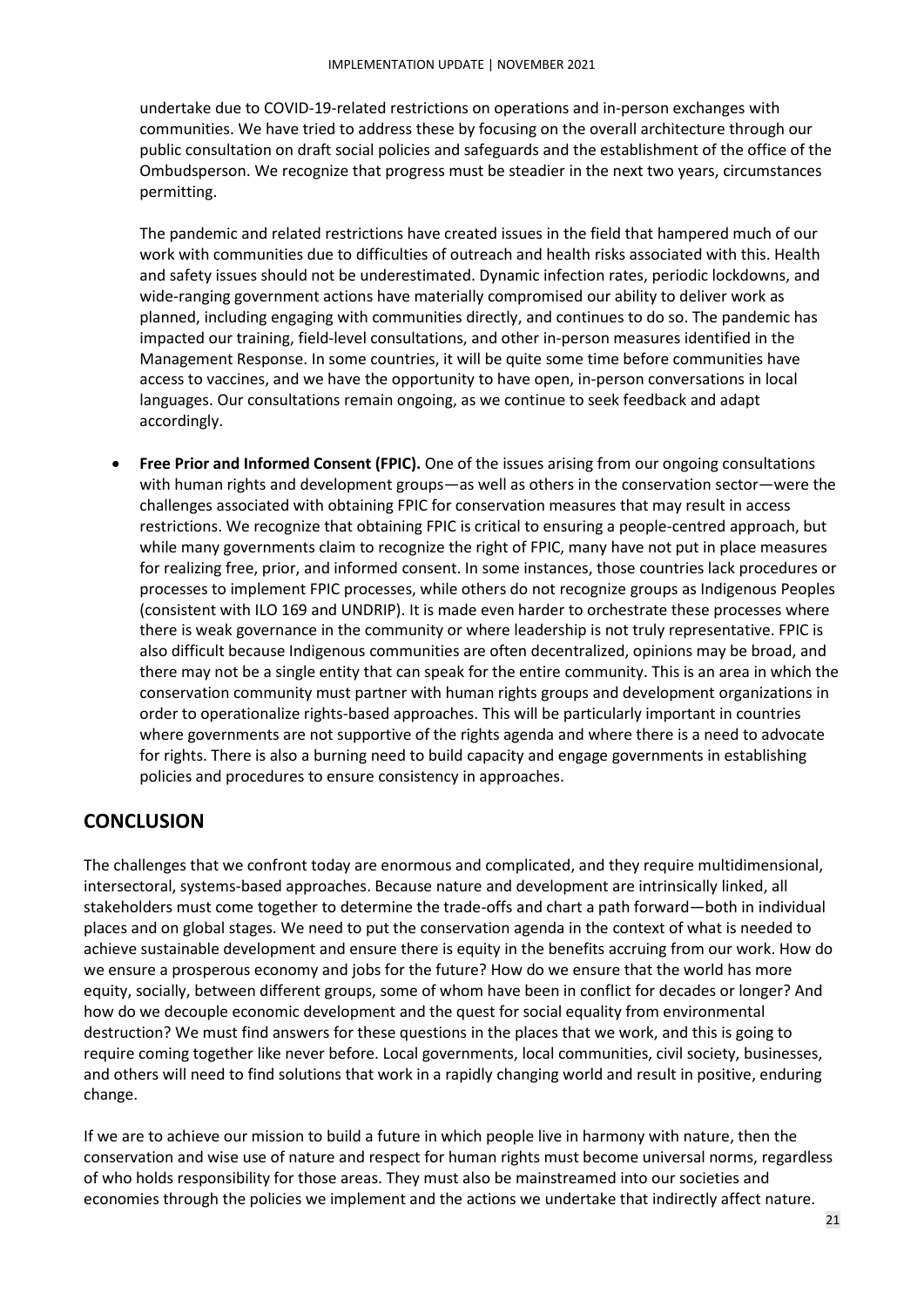Inclusive conservation demands the recognition of the full range of custodians of nature—state and nonstate, private and public, individual and collective, from governments to Indigenous Peoples and local communities to private landowners. We need to embrace a diversity of perspectives and approaches and afford everyone the opportunity to participate and contribute meaningfully. To do so, we must recognize that this opportunity is currently not available to all, due to power asymmetries and injustices that erode the rights of individuals and groups (including rights over land and resources) and otherwise reinforce inequalities and barriers to participation. For conservation to succeed, these issues need to be tackled.

This Year 1 Implementation Update highlights important steps we have taken to lay the foundations and ensure we have capacity to sustainably deliver on our Management Response, as well as some of the lessons we've learned and challenges we face already. We know this is only the beginning of a long process towards achieving the transformation we seek, and we still have steps to take. In particular, we soon anticipate:

- publishing our updated Human Rights statement, social policies, and E&S safeguards framework, which will reflect the constructive consultation feedback and include a summary of the consultation process and outcomes;
- launching a landscape disclosure portal concurrent with the public release of the revised social policies and safeguards, which will include the outcomes of risk screenings and mitigation frameworks;
- ensuring our highest governance bodies authentically engage with and onboard the perspectives, experience, and knowledge of Indigenous Peoples to deliver meaningful engagement and recognition of rights and delivery of practical outcomes in critical landscapes (e.g. on access rights);
- finalizing E&S safeguards mitigation plans for our highest risk landscapes, informed by third-party experts;
- clarifying standard operating procedures for our Ombudsperson function;
- implementing our assurance mechanisms to ensure all offices are complying with WWF's values and core standards;
- providing further training and support for all staff on identifying and managing risks, and ensuring swift action and escalation of issues and complaints.

The Management Response is a top priority for WWF globally. Driving implementation and monitoring internal progress on a regular basis will remain a key focus for the WWF International Board and Network Executive Team. We will continue to publish updates on important developments in 2022 and beyond.

In undertaking these transformative efforts, WWF will not be operating alone. We will be listening to and working with communities, partners, donors, peers, and experts to implement the changes needed. We will continue leveraging our influence to help ensure that human rights are respected throughout our field work and that we deliver on our mission for people and nature to thrive.